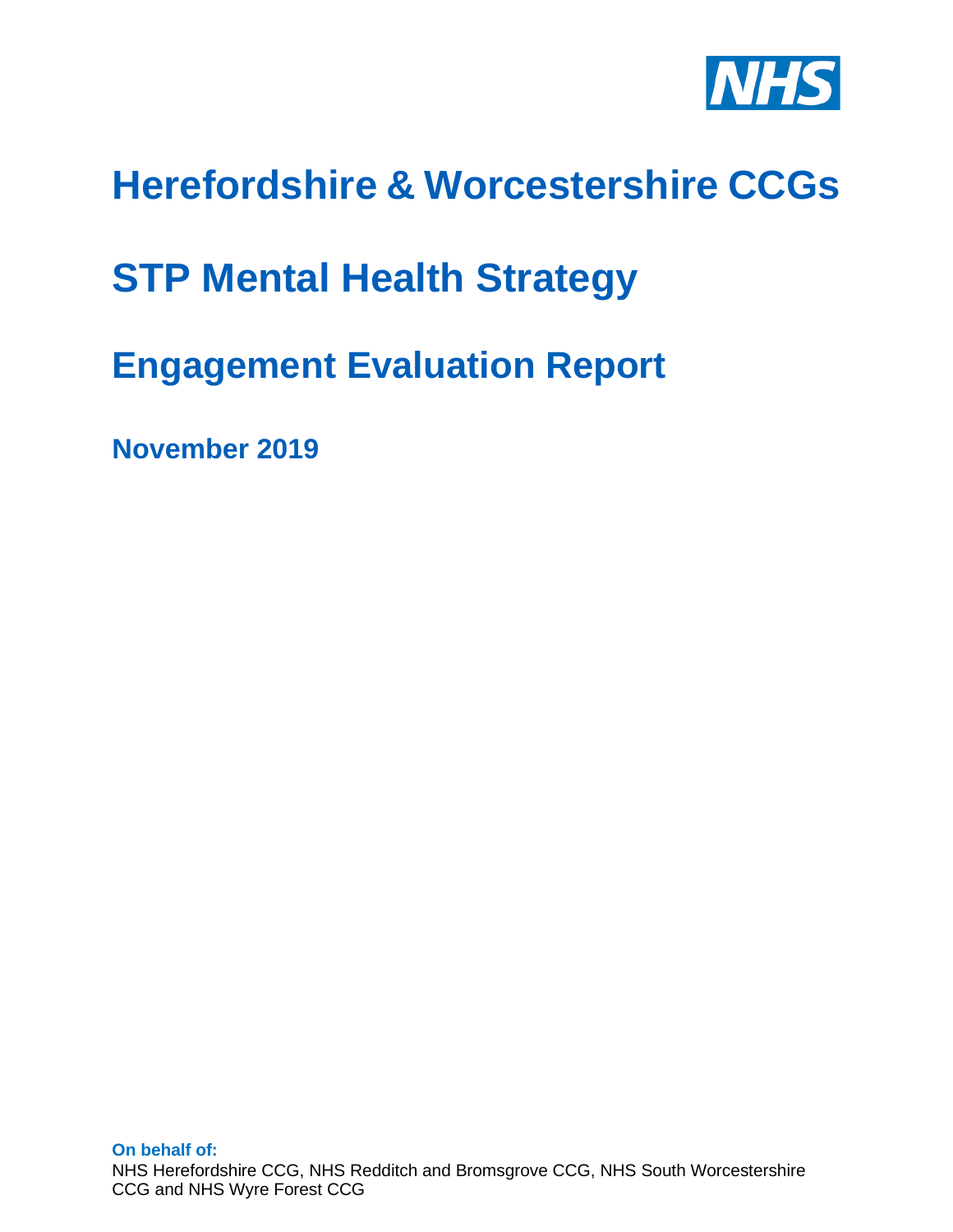# Contents

| Author        | Ruth Cooper-Jones, Herefordshire & Worcestershire CCGs |  |  |
|---------------|--------------------------------------------------------|--|--|
| Contributions | Helen Perry-Smith, Herefordshire & Worcestershire CCGs |  |  |
|               | Jack Lyons-Wainwright, Worcestershire CCGs             |  |  |
| Produced      | 20 November 2019                                       |  |  |
| Version       | Final - Web Version                                    |  |  |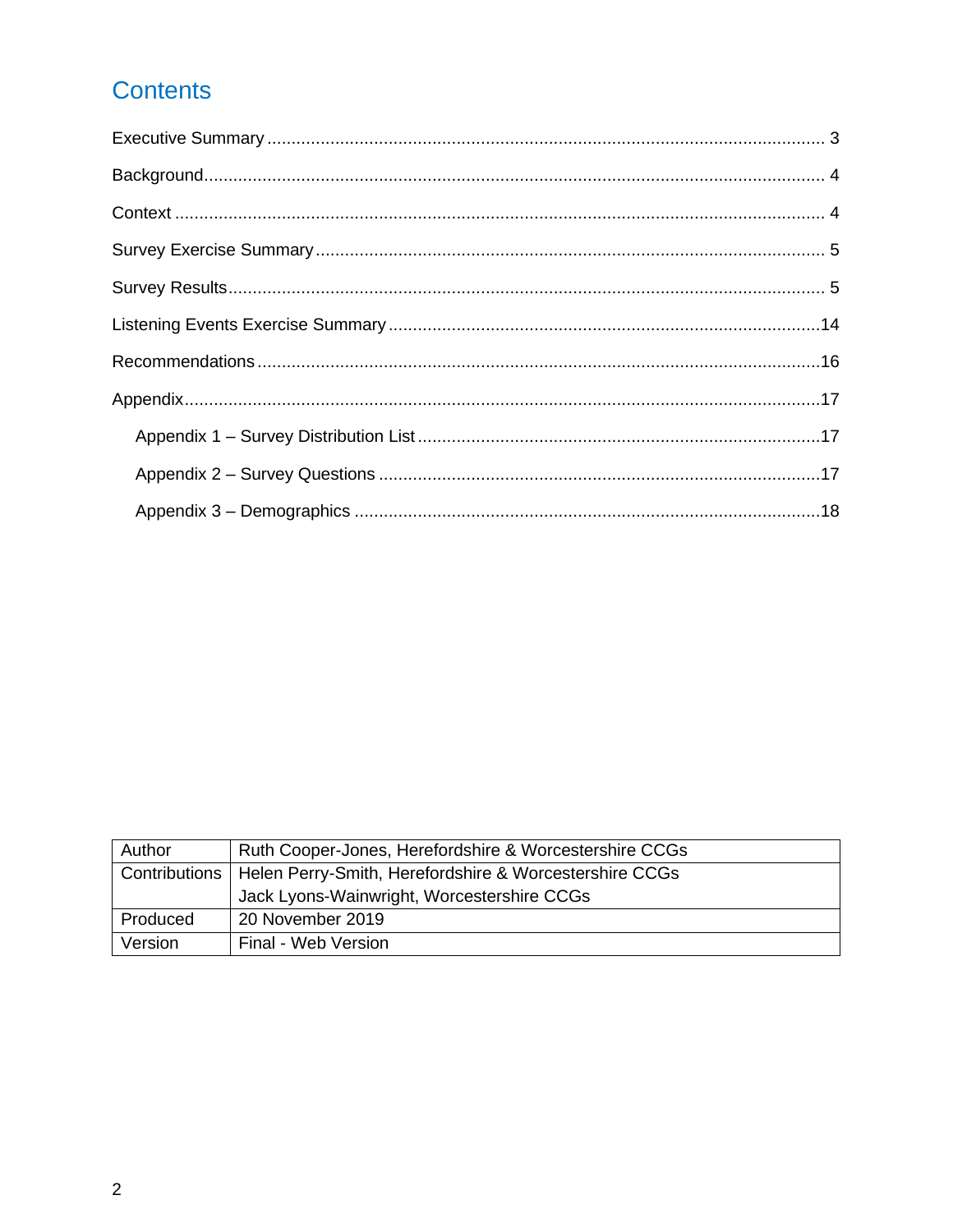# <span id="page-2-0"></span>Executive Summary

Between 1 October 2019 until 12 November 2019 the Engagement Manager on behalf of the Herefordshire and Worcestershire Sustainability Transformation Partnership (STP), ran a survey and a series listening events to engage with the Herefordshire and Worcestershire populations, with the purpose of gaining their views on a new STP Mental Health Strategy.

192 people responded to the survey and 47 people attended a Listening Event. Respondents were asked to comment on the following three questions:

- 1. What do you think works well for people with a mental health condition in the area where you live?
- 2. What doesn't work well?
- 3. What do you think the mental health strategy should focus on?

The top three themes raised through the survey were:

#### **Works well**

- Praise for a specific / individual mental health service
- Ability to access the service
- The role or support of staff

#### **Doesn't work well**

- Access
- Shortages staff and services
- Poor communication

#### **Focus of the mental health strategy**

- Improved access
- Early intervention
- Children and young people

#### **Survey Demographics**

The demographics of the survey respondents was varied. The majority (76%) of respondents who completed the survey were from Worcestershire. This figure correlates with the demographic spread of residents in each county. The youngest respondent was aged between 16 – 25 and the oldest was aged 85 and over. Of those who participated, 32.6% reported to be limited in their day to day activities due to health problems or disability. Over a third of respondents (34.4%) said that they had a disability. Respondents were mainly female (68.9%). There were no respondents who reported to be pregnant or were an expected parent. Only one (0.53%) person reported to be post-natal, having given birth in the last 26 weeks. The majority (80.2%) of those who completed the survey reported to be heterosexual. Most respondents stated that they not served in the armed forced, compared to 4.81% who stated that they had. 38.5% of people considered themselves to be a carer.

#### **Listening Events**

47 people (19 patients / carers and 28 staff / partners) attended one of four listening events. Sessions were held in Hereford and Worcester city centres between  $23<sup>rd</sup> - 25<sup>th</sup>$  October 2019. Attendees were asked the same three questions, as those in the survey. Key themes raised in each session varied. Access, children and young people and thresholds were common themes.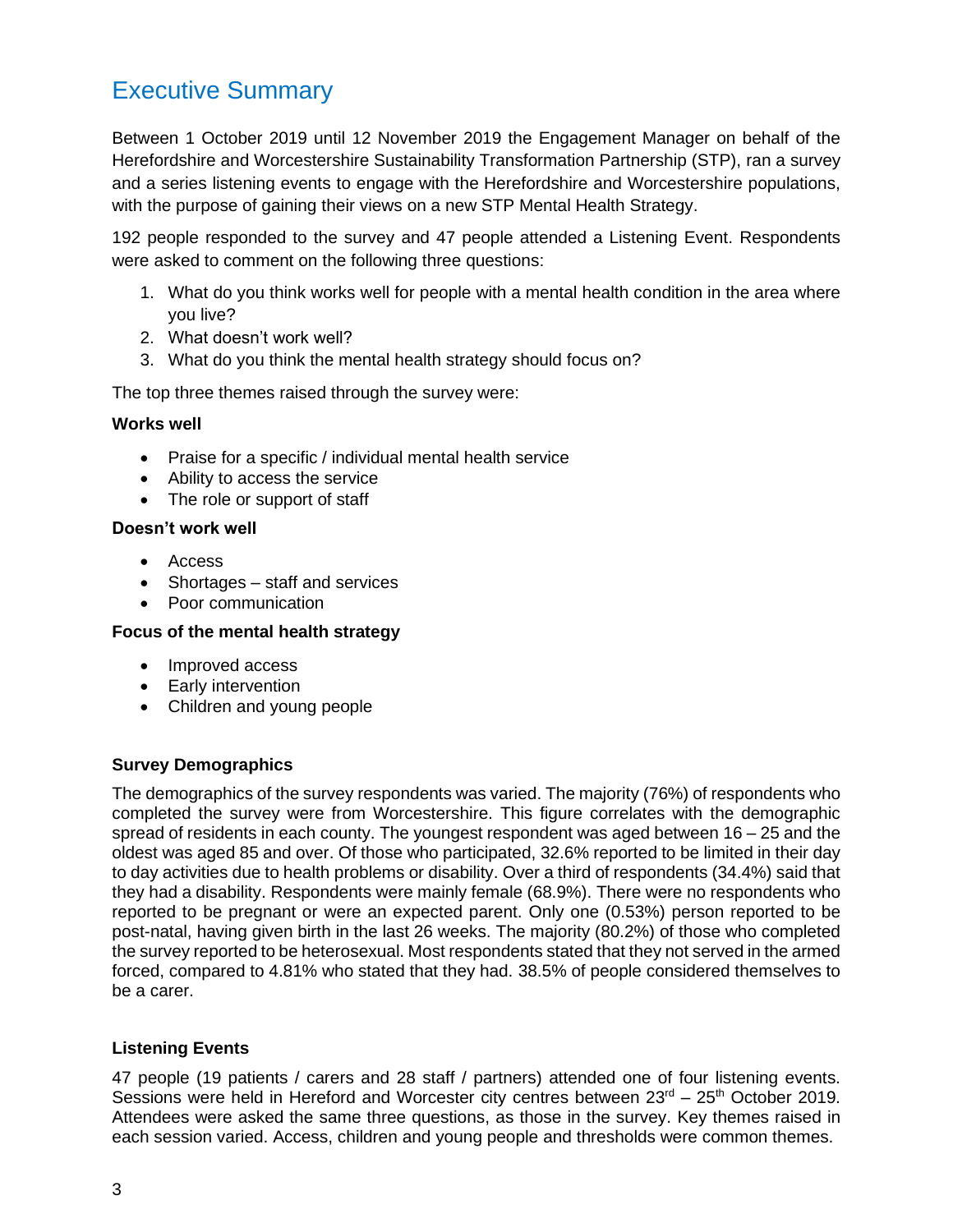## Engagement Overview

Between 1 October 2019 until 12 November 2019 the Engagement Manager on behalf of the Herefordshire and Worcestershire Sustainability Transformation Partnership (STP), ran a survey and a series listening events to engage with the Herefordshire and Worcestershire populations, with the purpose of gaining their views on a new STP Mental Health Strategy. The purpose of this engagement report is to present the key findings from this engagement exercise.

### <span id="page-3-0"></span>**Background**

Mental health services have become a high-profile topic in recent years, with increased investment welcomed, but with it increased scrutiny. While there are national NHS strategies for the delivery of improved mental health services (we are currently in both the penultimate year of the Five Year Forward View for Mental Health and the first year of the newly published NHS Mental Health Implementation Plan 2019/20 – 2023/24), there is no current local Mental Health Strategy in place in either Worcestershire or Herefordshire.

It is therefore proposed to develop a local Herefordshire and Worcestershire STP Mental Health Strategy, to engage patients and stakeholders and provide a roadmap for how local service will be developed and improve over the next five years. This will lay out the plan for delivery of national strategy, while ensuring that local needs and variation within the two counties are considered in the delivery of these ambitions.

### <span id="page-3-1"></span>**Context**

Across Herefordshire and Worcestershire all local health and care organisations are committed to providing the best mental health care possible. We want mental health and wellbeing to be high on our local agenda, to ensure members of our communities are aware of mental health and to recognise issues in individuals, and to be able to support or signpost appropriately. When things get harder or more serious, we want our specialist services to be equipped to provide support as early as possible, with a focus and commitment to recovery.

Organisations across our two counties are working together in partnership to provide services which are safe, effective and sustainable. We think it is important for people to be able to get help and support as early as possible and to live healthy and independently for as long as they can. When more support is needed, we want people to be able to access services quickly, in the right place at the right time.

The Clinical Commissioning Groups (CCGs) in Herefordshire and Worcestershire are working on behalf of the Herefordshire and Worcestershire Sustainability Transformation Partnership (STP) to set out a Herefordshire and Worcestershire Mental Health Strategy. We are interested to speak with local people, staff and partners to better understand their views on mental health, so that we can ensure the new strategy meets the needs of local people. We are hoping to gain a greater understanding of what people think works well and where we need to make improvements.

The views received will build upon previous engagement work that has been carried out but will provide us with an opportunity to work with patients, stakeholders and the wider community to understand what more we need to consider. This is an opportunity to work together to shape our mental health strategy over the next few years, to ensure mental health awareness is embedded across our communities, and to develop new and existing services so that people can get the help they need to support them in their recovery. We plan to undertake more specific engagement exercises soon, allowing us to work together to coproduce solutions.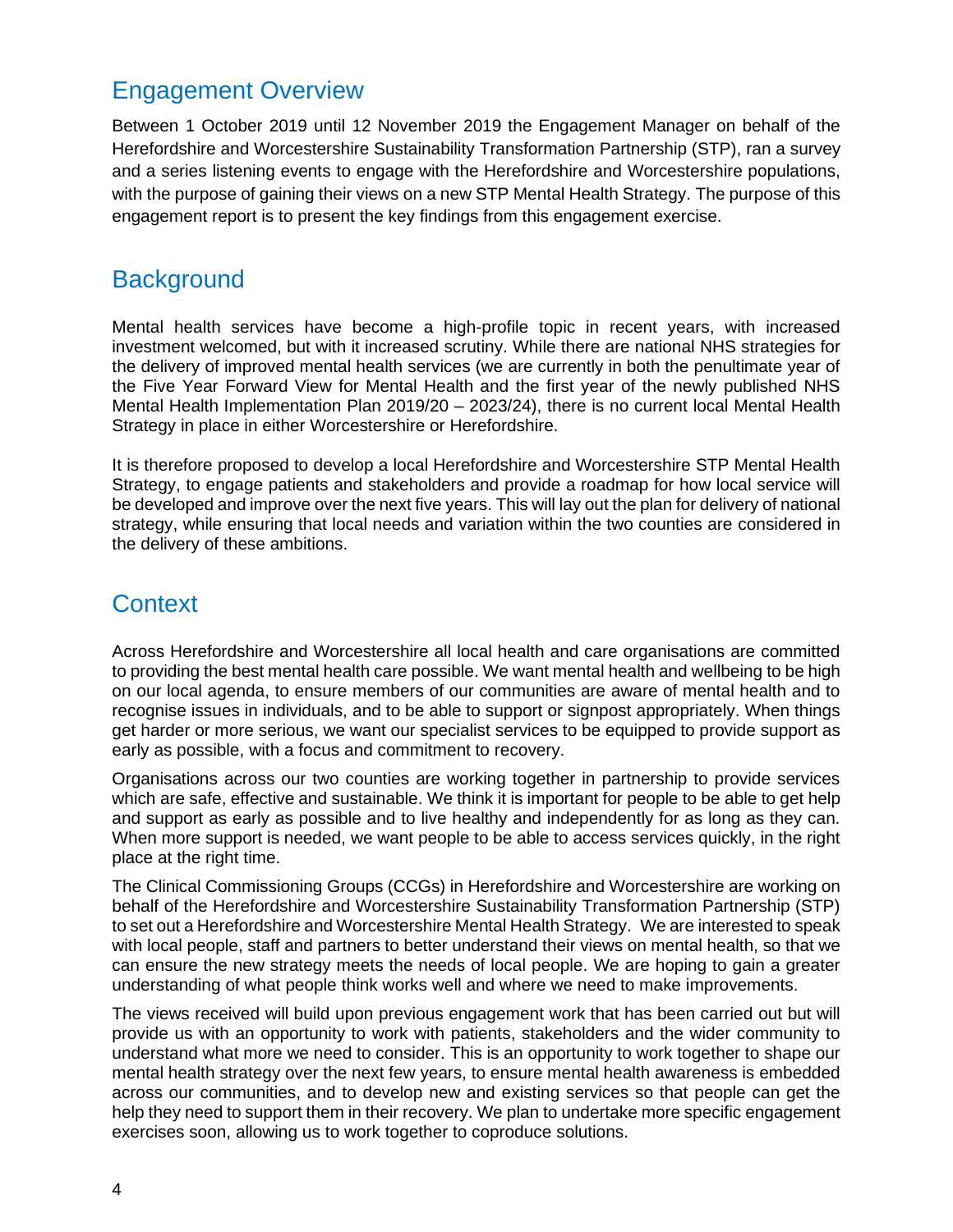# <span id="page-4-0"></span>Survey Exercise Summary

| <b>Active Period</b>      | 1 October - 12 November 2019                                        |  |  |  |
|---------------------------|---------------------------------------------------------------------|--|--|--|
| <b>Reach</b>              | <b>Appendix 1</b>                                                   |  |  |  |
| <b>Extended Reach</b>     | Those contacted were asked to share the survey link with their      |  |  |  |
|                           | respective networks/contacts. The CCG disseminated the survey via   |  |  |  |
|                           | social media and on their organisational websites. Hard copies were |  |  |  |
|                           | also available, for anyone requesting them.                         |  |  |  |
| <b>No. of Respondents</b> | 192                                                                 |  |  |  |
| <b>Results Key</b>        | <b>Qualitative Questions</b>                                        |  |  |  |
|                           | Key themes have been established and listed.                        |  |  |  |
|                           | Example verbatim comments are listed within the text.               |  |  |  |
|                           | <b>Quantitative Questions</b>                                       |  |  |  |
|                           | The most prevalent answer has been highlighted in blue.             |  |  |  |
|                           |                                                                     |  |  |  |
|                           | The survey questions can be found in Appendix 2.                    |  |  |  |
| Interpretation of         | The results have been reviewed and analysed by the Engagement       |  |  |  |
| <b>Results</b>            | Manager. It is acknowledged that this method is subjective and open |  |  |  |
|                           | to interpretation. The CCG Delivery Programme Manager has been      |  |  |  |
|                           | supplied with all the result data and verbatim comments.            |  |  |  |

# <span id="page-4-1"></span>Survey Results

Question 1 – What do you think works well for people with a mental health condition in the area where you live? [this could be a service, a team, how to access information or help, or anything else that you think works well]

There were 181 responses to Question 1. The comments were varied and centred around nine key themes. The themes are listed below and are ranked in order of most mentioned within the comments  $(1 = \text{most mentioned and } 9 = \text{least mentioned})$ :

- 1. Praise for a specific / individual mental health service
- 2. Ability to access the service
- 3. The role or support of staff
- 4. Advice and support from the GP practice or Primary Care
- 5. Information given to the patient
- 6. Good communication practice
- 7. Support from the voluntary and community sector
- 8. Low level mental health services
- 9. Receiving the right support / care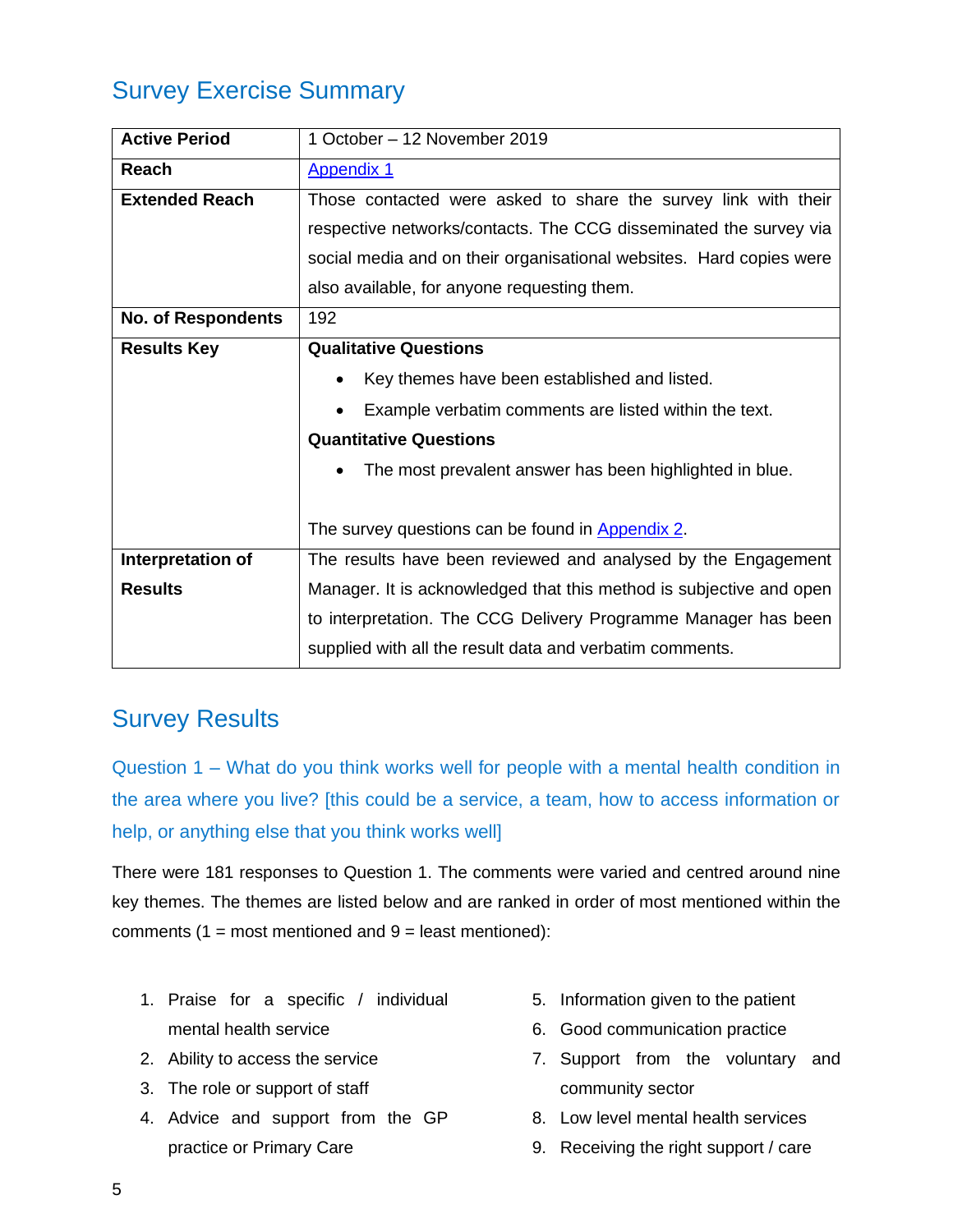

The top three themes have been explored further below:

#### **Key Theme 1 - Praise for a specific / individual mental health service**

There were various individual services that respondents thought worked well for people with a mental health condition. These included services such as:

- Lets Talk
- Healthy Minds
- Primary Care
- Mental Health Liaison
- Complex Needs
- Wellbeing Hub
- Oughton Project
- Cart Shed
- Primary Mental Health Service (PMHS),
- 'CAHT'
- GP
- Individual Placement and Support
- Employment Retention
- Child and Adolescent Mental Health Services (CAMHS)
- The Fold Care Farm
- Perinatal Mental Health Team
- Peer Support Groups
- Talking Groups
- Outdoor Therapy
- Day Care Stonebow Unit
- Crisis Intervention
- Community Wellbeing Café
- Local Authority Approved Mental Health Professionals (AMHP)
- Local Authority Deprivation of Liberty Safeguards (DoLs)
- Garage Art Group
- CBT Intervention
- Psychology Service
- Reach 4 Wellbeing
- Redditch Adult Mental Health Team
- Dementia Early Intervention Team.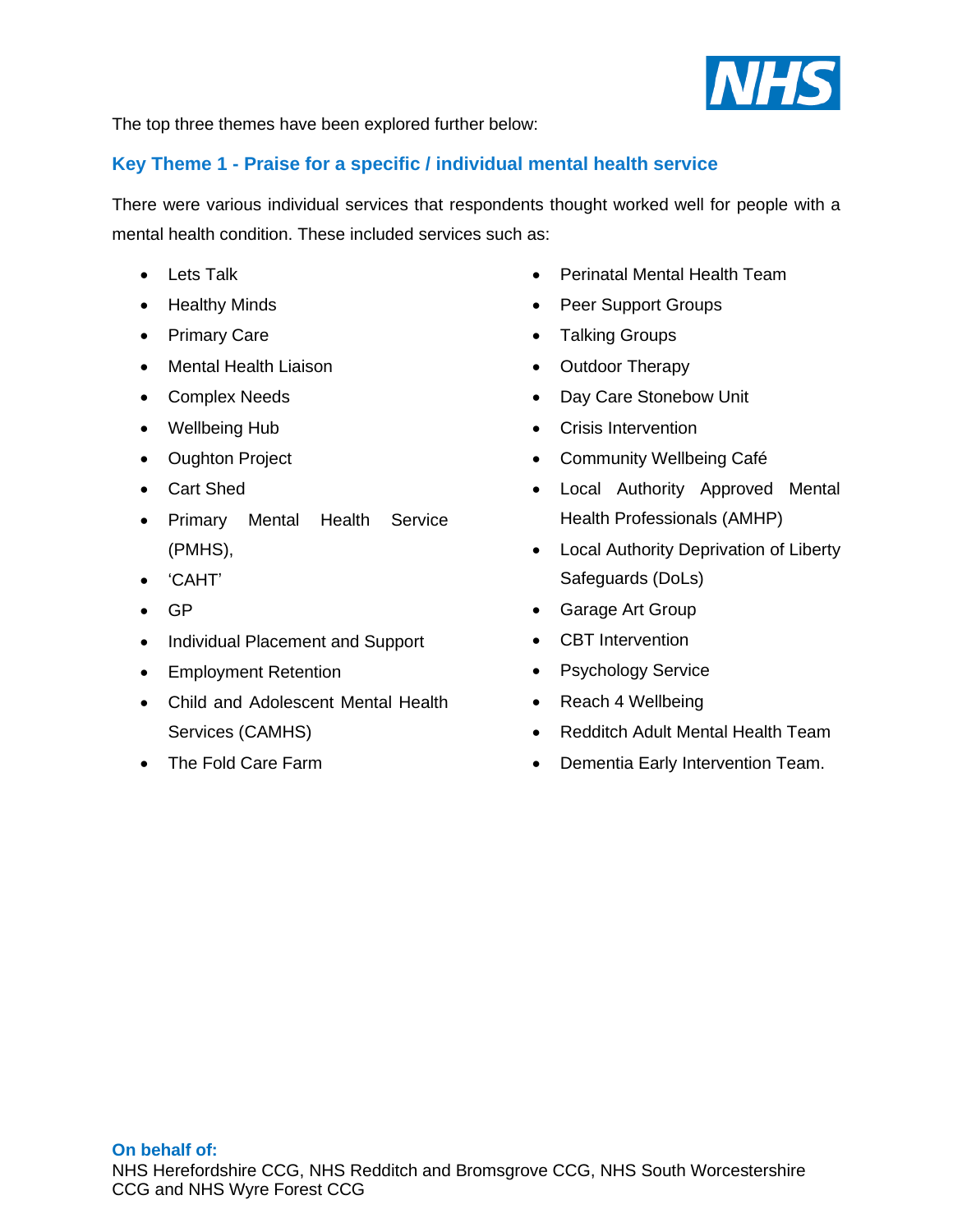`Examples of verbatim feedback received:

*"The Cart Shed offers an effective service in Herefordshire, in the community. The team not only support individuals with their mental health but also all aspects/issues that may impact on it like housing, and benefits."*

*"I think the wellbeing hub is a great place for information and help."*

*"Our experience of CAHMS is of a caring and helpful service if only it wasn't so stretched."*

*"The Healthy Minds service works well if people know about it but even then the funding it gets given mean services it offers are limited."*

#### **Key Theme 2 - Ability to access the service**

Numerous respondents thought that access to a service was good. Comments included praise for the following:

- Self-referral option
- Online and telephone support available
- Access to services via the Wellbeing Hub
- Quick response to referral
- Support available in the community
- 24/7 availability of the Crisis Team
- Prompt access to medication, when needed
- Quick access to information

Examples of verbatim feedback received:

*"A quick response and a clear written assessment with recommendations."*

*"Access to healthy minds online."*

*"Quick access to gp services. Prompt action by the mental health team."*

*"I am currently utilising the Lets Talk service and the ability to self refer was hugely beneficial and the sessions so far have been really good in terms of my needs."*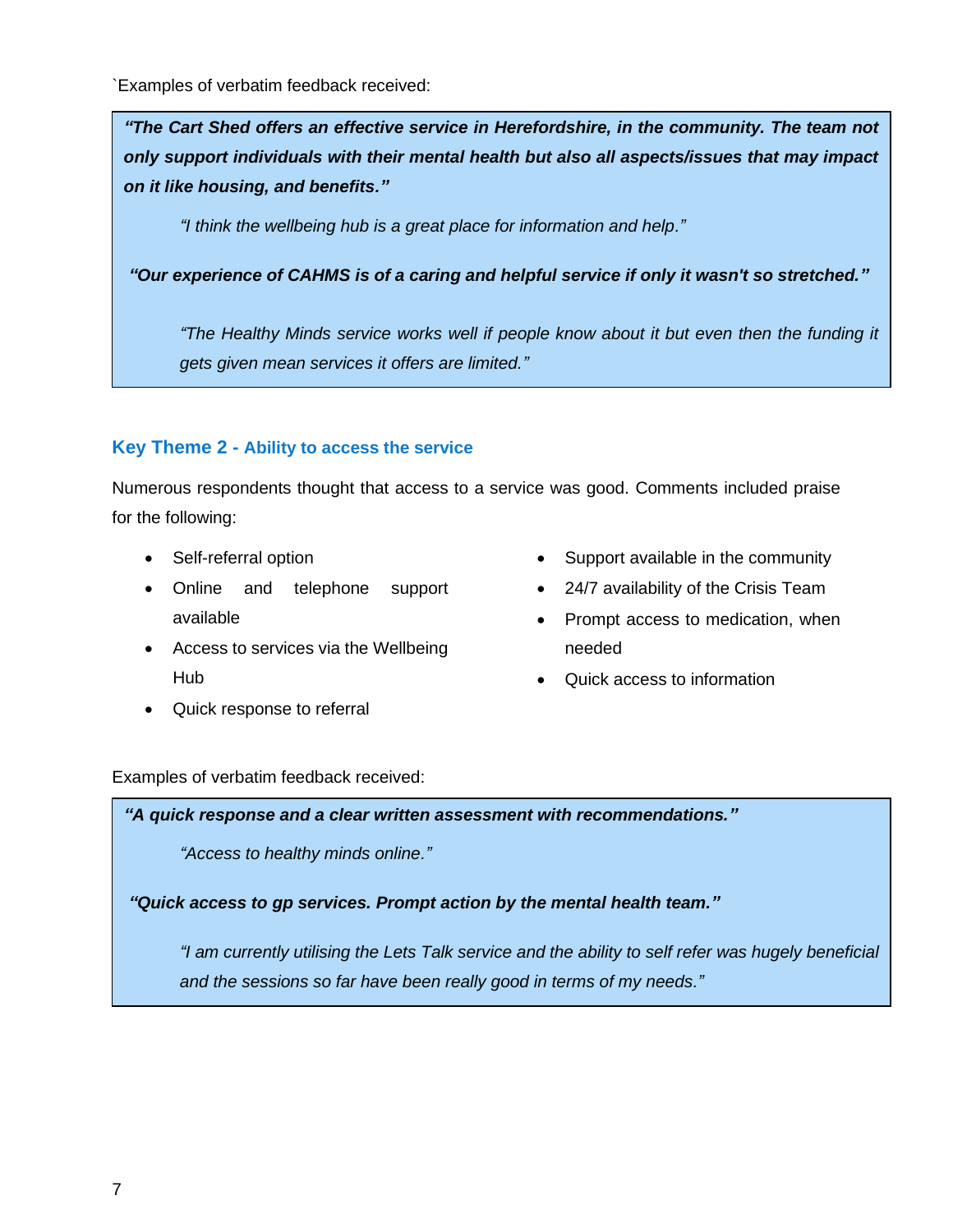#### **Key Theme 3 - The role or support of staff**

The care and support received from staff, featured high in the comments of what people thought works well. Respondents praised various individual staff members and teams.

Examples of verbatim feedback received:

#### *"Support from the Recovery team works well."*

*"The crisis team are amazing at the stonebow unit. They're really helpful and actually listen to you."*

*"The memory nurse service attached to Weobley Surgery."*

*"The psychologist staff who provide the online Healthy Minds Service, seem patient and empathetic."*

Question 2 – What doesn't work well? [this could be a gap / lack of service, a team, how to access information or help, or anything else that you think that needs improvement]

There were 189 responses to Question 2. Comments centred around eight key themes. The themes are listed below and are ranked in order of most mentioned  $(1 = \text{most mentioned and } 8 =$ least mentioned):

- 1. Access
- 2. Shortages staff and services
- 3. Poor communication
- 4. Poor information
- 5. Specific service dissatisfaction
- 6. Patients 'falling between the gaps'
- 7. Duel diagnosis
- 8. Joined up care

The top three themes have been explored further below:

#### **Key Theme 1 - Access**

Many comments highlighted 'access' as being the area of highest concern. Nearly half of the comments received for Question 2 gave feedback about access. Waiting times and access for children and young people all gained the highest criticism.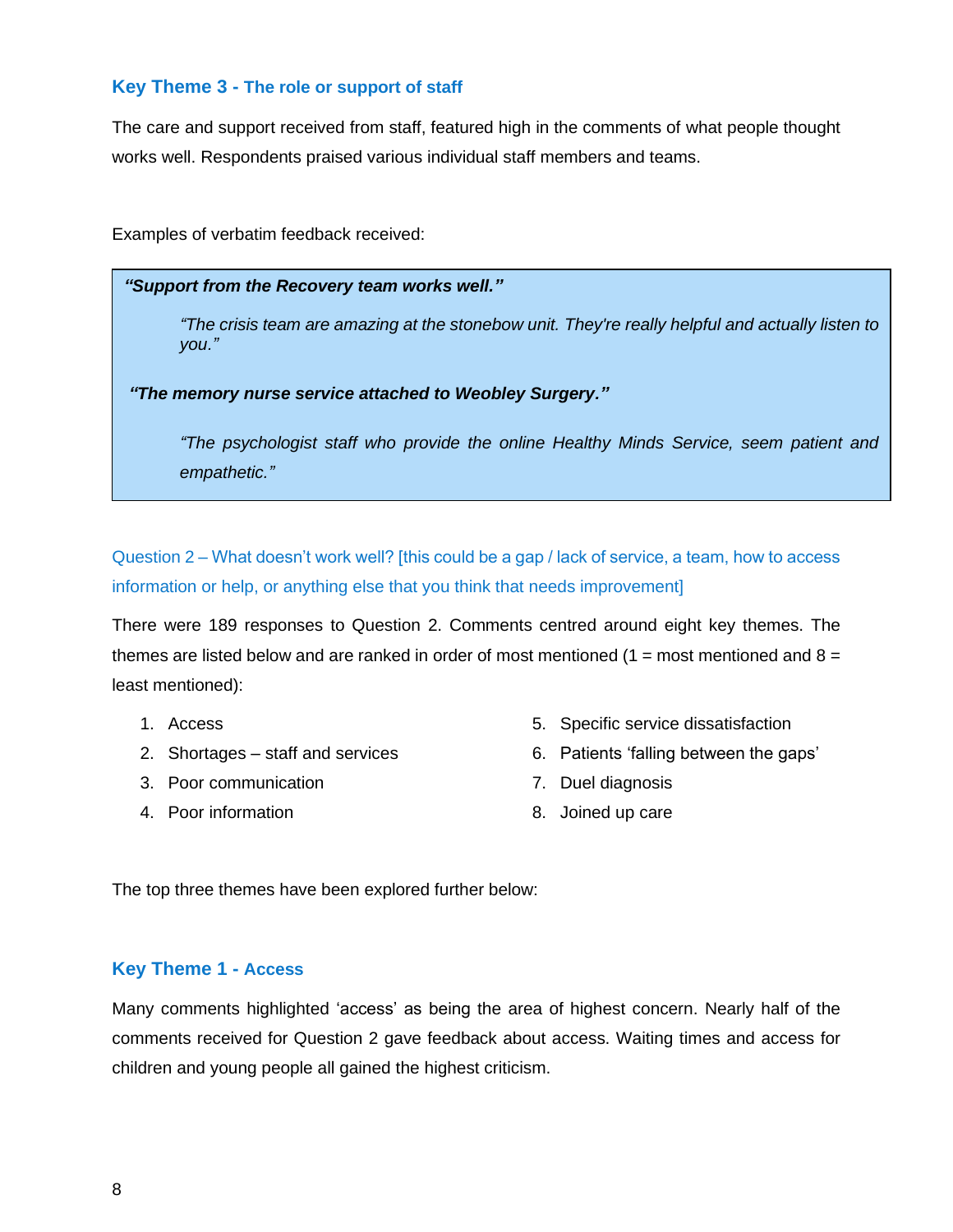Examples of verbatim feedback received:

#### **Waiting times**

### *"Difficult to access support in a quick and easy way, via GP takes for ever. Lack of available support. People who are struggling find it difficult to navigate process and procedure."*

*"The time it takes to get help after initial contact. Having to wait eight weeks to see a G.P. to get initial signposting."*

*"Huge wait for psychological therapies and impossible to get patients seen by a psychiatrist."*

#### **Children and young people**

*"Long waiting times for young people 16-18 often falling between services due to their age and referrals into CAMHS /AMHS"*

*"Thresholds for CAMHS intervention are ridiculously high, meaning children in great distress are turned away."*

*"Long waits for assessment especially with children."*

#### **Key Theme 2 - Shortages – staff and services**

Respondents reported various aspects of service where they felt there was a shortage of either staff or services. The following shortages were highlighted by respondents:

#### **Staff**

- Psychiatrists
- Psychologists
- Nurses
- Mental Health Liaison in A&E

#### **Service**

- Children and young people's services
- Voluntary and community sector
- Drop-in service
- Bed availability
- CAMHS out of hours
- Service for those with a personality disorder
- Complex childhood abuse service
- Service for those with a risk of sexual offending
- Early intervention service
- Mental health staff across the health system
- Secondary care service staff
- Consultants
- Services for those with a 'medium' mental health need (those who do not been low level support or crisis level care)
- Out of hours
- Outreach
- Recovery services
- Personality disorder support
- Services for those with a multiple diagnosis
- Services for those with multiple health needs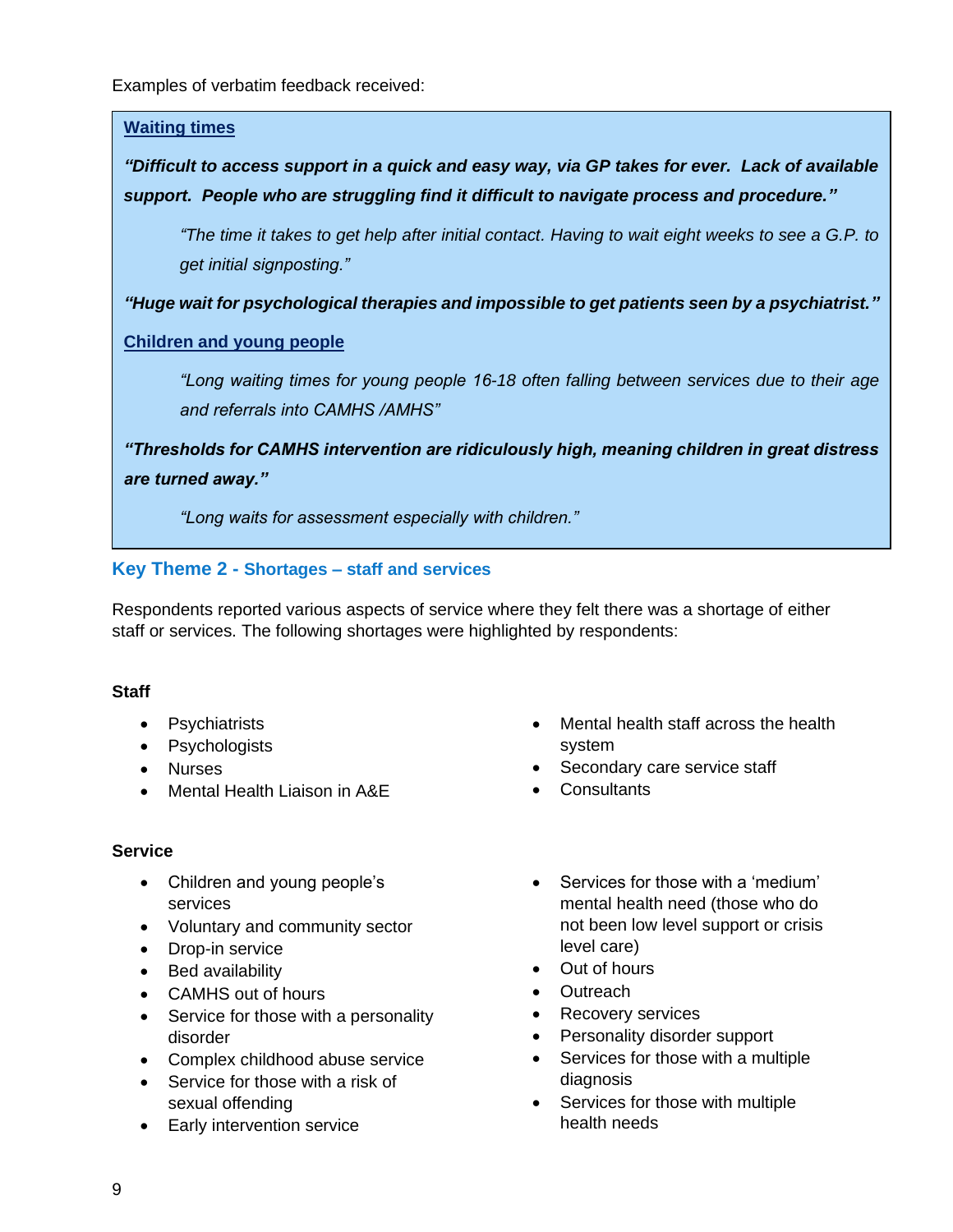

Examples of feedback:

*"Lack of Mental Health Liaison in A&E departments overnight. Long waiting list for psychology. Long waiting list for CARS and Psychiatrist appointments Lack of bed availability when inpatient stay required Lack of CAMHS out of hours Lack of OAMH out of hours*

*"Staff retention within the Mental Health teams is a challenge."*

*"Insufficient bed space. Insufficient out of hours provision. No real outreach work."*

*"Secondary care services, understaffed and lots of staff turnover in community roles resulting in lack of continuity of care."*

#### **Key Theme 3 - Poor communication**

Some respondents gave examples of how they felt communication had been poor. Access and lack of information came across as the key areas of concern.

Examples of feedback:

*"Access to information. No signposting. being passed from one organisation to another."*

*"Poor access to information. Lack of information on self help and dealing with the cause."*

*"I suffer from a lack of information on what is available."*

*"Lack of information. Could do with a weekly drop in for people with mental health issues."*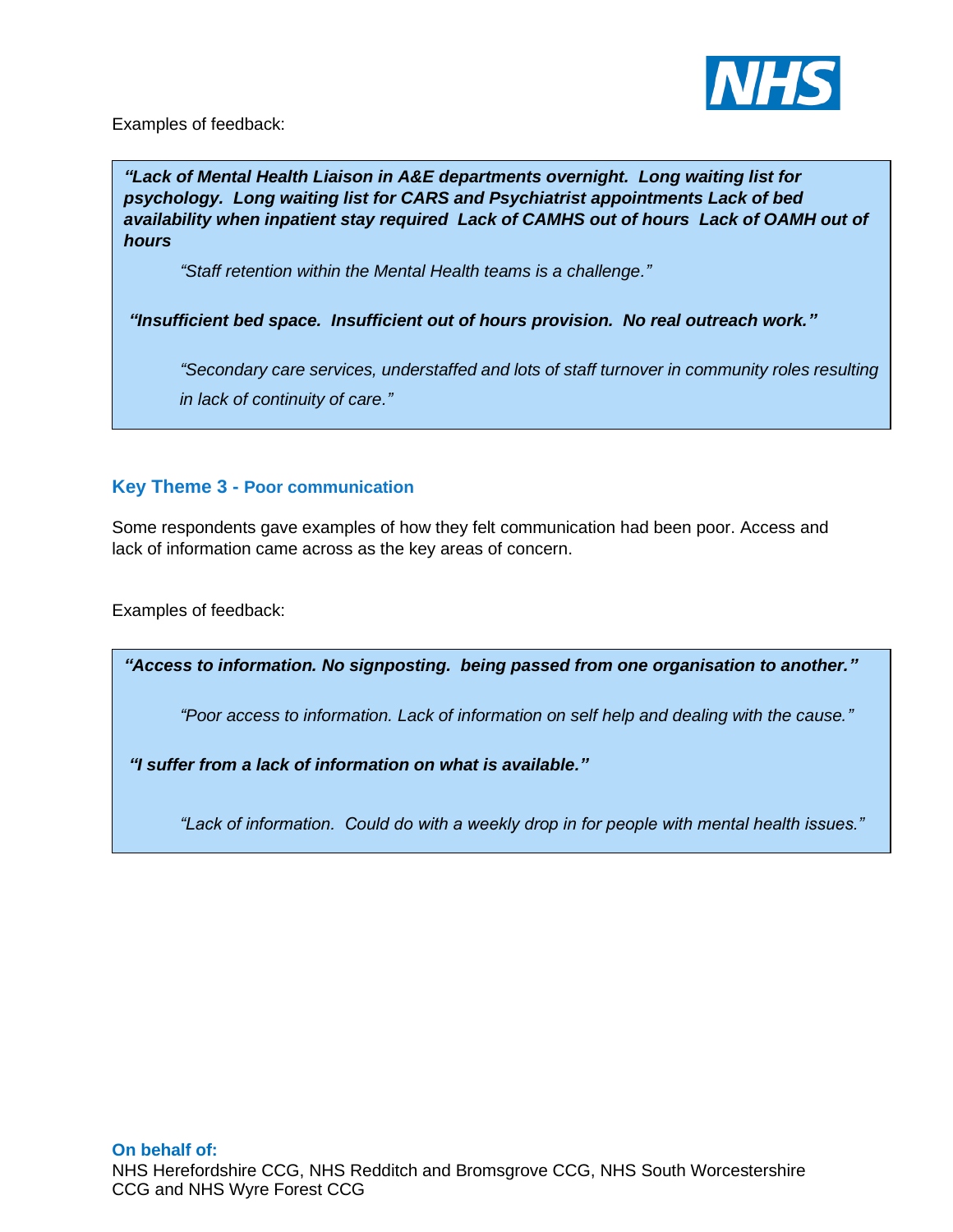#### Question 3 – What do you think the Mental Health Strategy should focus on?

There were 189 responses to Question 3. Respondents wanted the new strategy to focus on multiple areas. These are listed below.

| <b>Key Themes</b>                                     |                                                            |  |  |
|-------------------------------------------------------|------------------------------------------------------------|--|--|
| Access to talking therapies                           | Outreach                                                   |  |  |
| Appropriate services                                  | Patient centred care                                       |  |  |
| Assessible services                                   | Patient empowerment                                        |  |  |
| Back to basics caring                                 | Peer support                                               |  |  |
| Better reporting and monitoring of services           | Prevention                                                 |  |  |
| Building resilience - staff                           | <b>Primary Care</b>                                        |  |  |
| Building resilience - patients                        | Provide long term support                                  |  |  |
| <b>CAMHS</b> service                                  | Quicker diagnosis                                          |  |  |
| Children and young people                             | Relapse - support and care for patients                    |  |  |
| Clear and understandable service pathways             | Rapid response teams                                       |  |  |
| Communication                                         | Reducing stigma                                            |  |  |
| Complex needs                                         | Reducing gaps in care                                      |  |  |
| Continuity of care                                    | Reducing loneliness and isolation                          |  |  |
| Crisis - prevention                                   | Reducing the reliance of the police service                |  |  |
| Crisis - care                                         | Retention and recruitment of staff                         |  |  |
| Dementia services                                     | Secondary care                                             |  |  |
| Early intervention                                    | Seldom heard                                               |  |  |
| Information for patients and carers                   | Self-care                                                  |  |  |
| Education                                             | Self help                                                  |  |  |
| Employee health                                       | Service development                                        |  |  |
| <b>Employment services</b>                            | Service mapping in the community                           |  |  |
| Face to face appointments                             | Services for all ages                                      |  |  |
| <b>Faster waiting times</b>                           | Services for people before crisis point                    |  |  |
| Following care plans                                  | Services for people with autism                            |  |  |
| Funding opportunities                                 | Services for those with multiple and / or complex<br>needs |  |  |
| Getting the 'basics' right                            | Services in the community                                  |  |  |
| <b>Quality care</b>                                   | Severe mental health                                       |  |  |
| Holistic care for the patient                         | Signposting                                                |  |  |
| <b>Homeless</b>                                       | Single point of assessment                                 |  |  |
| Housing                                               | Social prescribing                                         |  |  |
| Improving Access to Psychological Therapies<br>(IAPT) | Staff shortages                                            |  |  |
| Assessment process - for patient                      | Staff wellbeing                                            |  |  |
| Improved access to services                           | Staying well                                               |  |  |
| Increase inpatient beds                               | Substance abuse                                            |  |  |
| Increase number of staff                              | Suicide                                                    |  |  |
| Increase services in Herefordshire                    | Support for families                                       |  |  |
| Increase treatment options                            | Support for GPs and Primary Care staff                     |  |  |
| Information - for patients and carers                 | Support for people returning to work                       |  |  |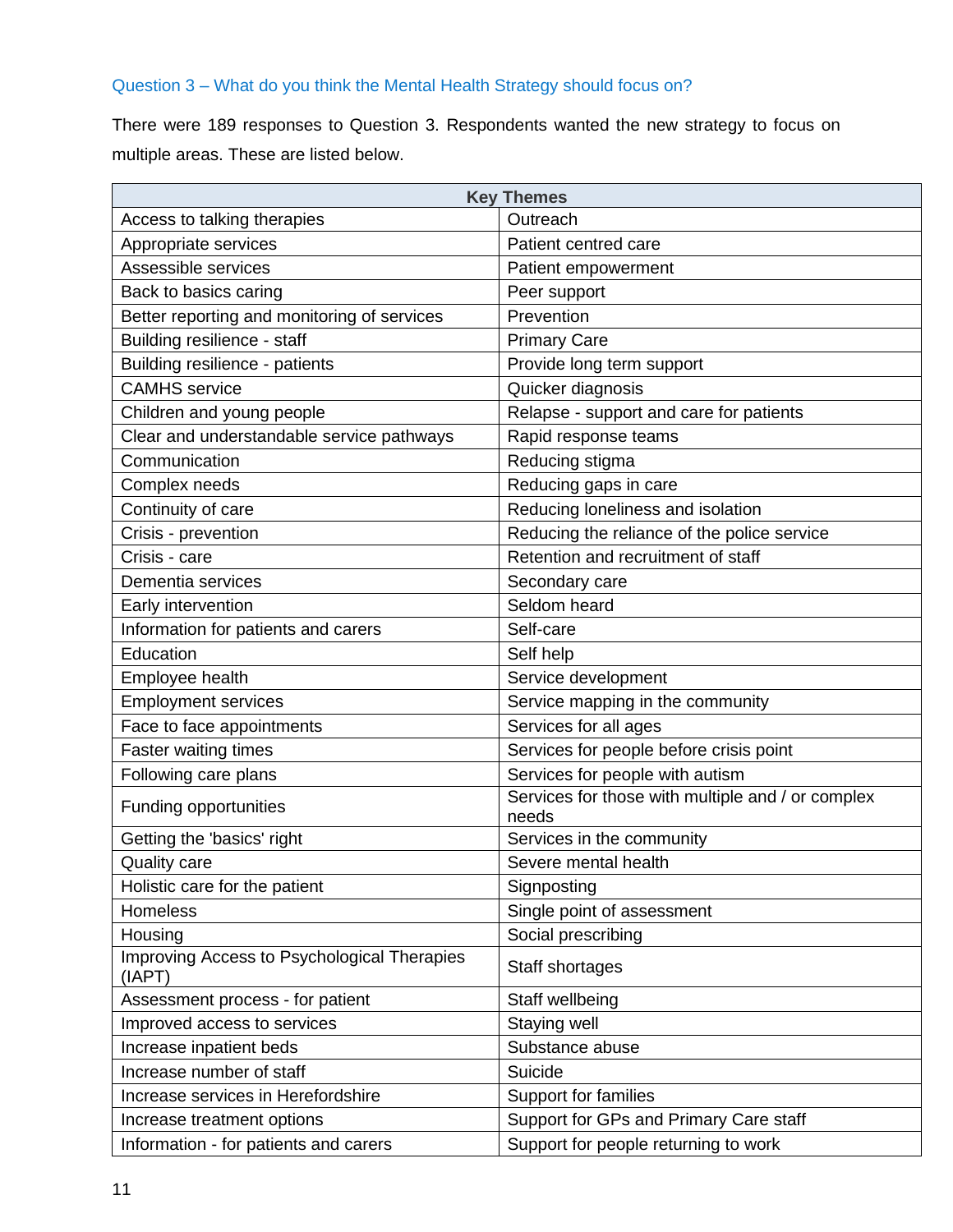| Joined up working                  | Support in the community                                 |
|------------------------------------|----------------------------------------------------------|
| Listening to patients              | Supporting and developing mental health<br>practitioners |
| Local support                      | Supporting and developing staff                          |
| Medium level mental health support | Supporting people back into employment                   |
| Mental health promotion            | Training for patients and carers                         |
| Multiple diagnosis                 | <b>Transitions</b>                                       |
| Multiple health needs              | Triage                                                   |
| Older people                       | Veterans                                                 |
| Ongoing support                    | Wellbeing                                                |
| Out of hours                       | Wider range of therapies offered                         |
| Outdoor therapies                  |                                                          |

#### **Top five themes**

The top five themes that received the most comments were:

- 1. Improved access
- 2. Early intervention
- 3. Children and young people
- 4. Prevention
- 5. Patient centred care

Examples of feedback:

#### **Improved Access**

*"Easy quick access to the right support and enough of it."*

*"Easier and quicker access to services."*

*"Improving access to community-based mental health services and support, counselling, psychotherapy."*

*"Access in a reasonable timeframe to all services."*

#### **Early intervention**

*"Early intervention and enough staff to relieve police/a&e and others from responsibility except for reporting"*

*"Early intervention for any mental condition."*

#### *"Early Intervention in Primary and Secondary Schools."*

*"Early services. Catching people before they get too poorly. Early intervention as the public see it - take pre-emptive action."*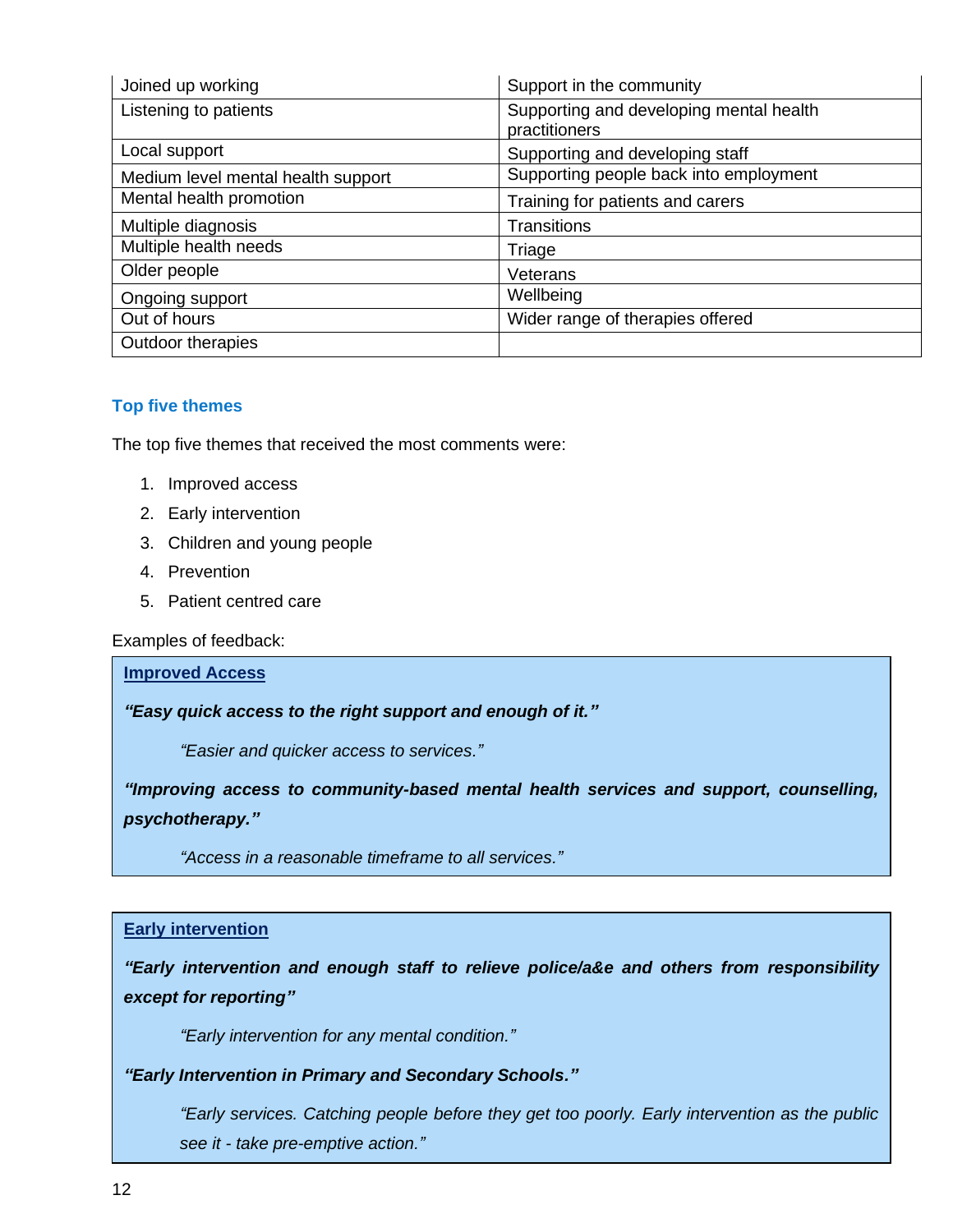#### **Children and young people**

#### *"Improving long term care & targeting young children at an early age."*

*"Making support available, particularly for young people, much more quickly."*

*"The strategy should focus on mental health support for CYP in schools, colleges, universities. There needs to be support for parents and coping mechanisms so that the child can stay within the family unit."*

*"Younger children and support to parents."*

#### **Prevention**

*"Prevention to stop mental health moving into crisis."*

*"Prevention, education, self-help."*

*"Staying well, prevention."*

*"Prevention. Maintain good mental health alongside exercise healthy eating etc for all ages."*

#### **Patient Centred Care**

*"Treating clients as individual human beings."*

*"Helping the individual & getting them settled."*

*"Individual needs. A good initial assessment and what the patient thinks they think would help and the opportunity to experience 1:1, support group, someone on the end of a phone, online community support etc.to see what they feels helps."*

*"Using the time they have to focus on a plan of recovery specifically for patients on a one to one basis, rather than the textbook regime."*

# Survey – Demographics

The demographic details of the 192 survey respondents were very varied. A summary of the respondents' demographics can be found in [Appendix 3.](#page-17-0)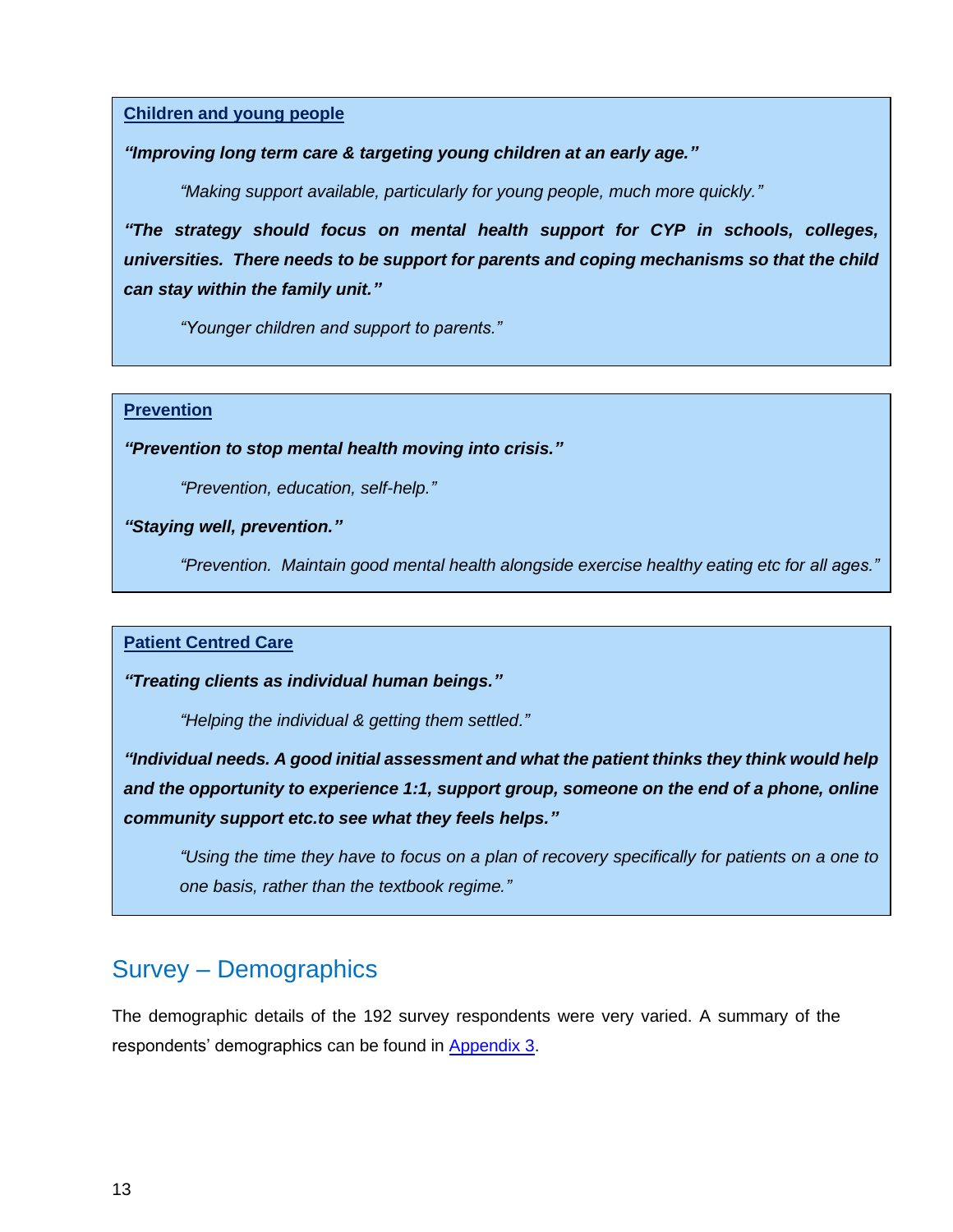# <span id="page-13-0"></span>Listening Events Exercise Summary

| <b>Active Period</b>  | Wednesday 23 October 2019 - Warndon Hub, Worcester                  |  |  |  |
|-----------------------|---------------------------------------------------------------------|--|--|--|
|                       | Thursday 24 October 2019 – Perdiswell Young People's Leisure Club   |  |  |  |
|                       | Friday 25 October 2019 AM - Hereford Town Hall                      |  |  |  |
|                       | Friday 25 October 2019 PM - Hereford Town Hall                      |  |  |  |
| Reach                 | <b>Appendix 1</b>                                                   |  |  |  |
| <b>Extended Reach</b> | Those contacted were asked to share the survey link with their      |  |  |  |
|                       | respective networks/contacts. The CCG disseminated details about    |  |  |  |
|                       | the Listening Events via social media and on their organisational   |  |  |  |
|                       | websites. The Delivery Programme Manager disseminated details to    |  |  |  |
|                       | their staff and partner organization networks.                      |  |  |  |
| No. of attendees      | 47 (19 patients / carers and 28 staff / partners)                   |  |  |  |
| Interpretation of     | The results have been reviewed and analysed by the Engagement       |  |  |  |
| <b>Results</b>        | Manager. It is acknowledged that this method is subjective and open |  |  |  |
|                       | to interpretation. The Delivery Programmed manager has been         |  |  |  |
|                       | supplied with all the raw result data and verbatim comments.        |  |  |  |
|                       |                                                                     |  |  |  |

# Listening Event Feedback

The key themes from each listening session are listed below.

Key themes – Session 23/10/2019 Worcester – Staff and Partners

- Access waiting times, thresholds
- Partners working together
- Voluntary sector supporting them to be part of the system (e.g. longer contracts)
- Navigating the system / directory of service
- Person focused service (not just prescriptions and limited support)
- Added difficulty to get support if the person has a substance misuse issues, multiple diagnosis or is vulnerable (e.g. homeless)

#### Key themes – Session 24/10/2019 Worcester – Patients and Carers

- Access
- Carers support and training
- Services for children and young people
- Transitions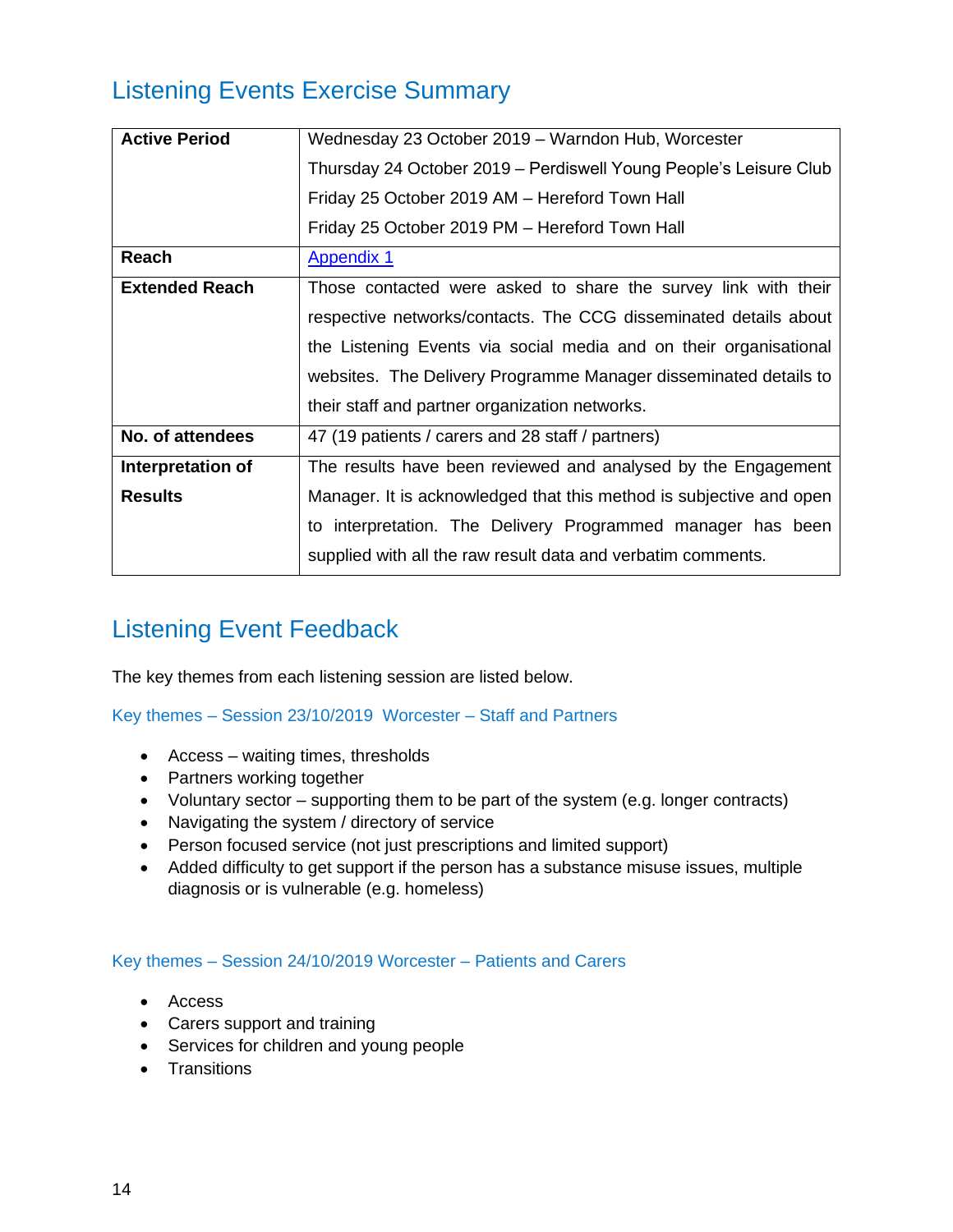#### Key themes – Session 25/10/2019 AM Hereford – Staff and Partners

- Link between mental and physical health
- Different commissioning relationships with providers and partners
- VCS links and access and funding
- Thresholds for services and different levels of support (e.g. transitions and crisis)
- Rurality and farming communities

#### Key themes – Session 25/10/2019 PM Hereford – Patients and Public

- Access thresholds and criteria
- Knowing about and finding the right service
- Transitions
- People focused Holistic approach (mental, physical health, addition, accommodation etc)
- Drop in support
- Resilience as part of prevention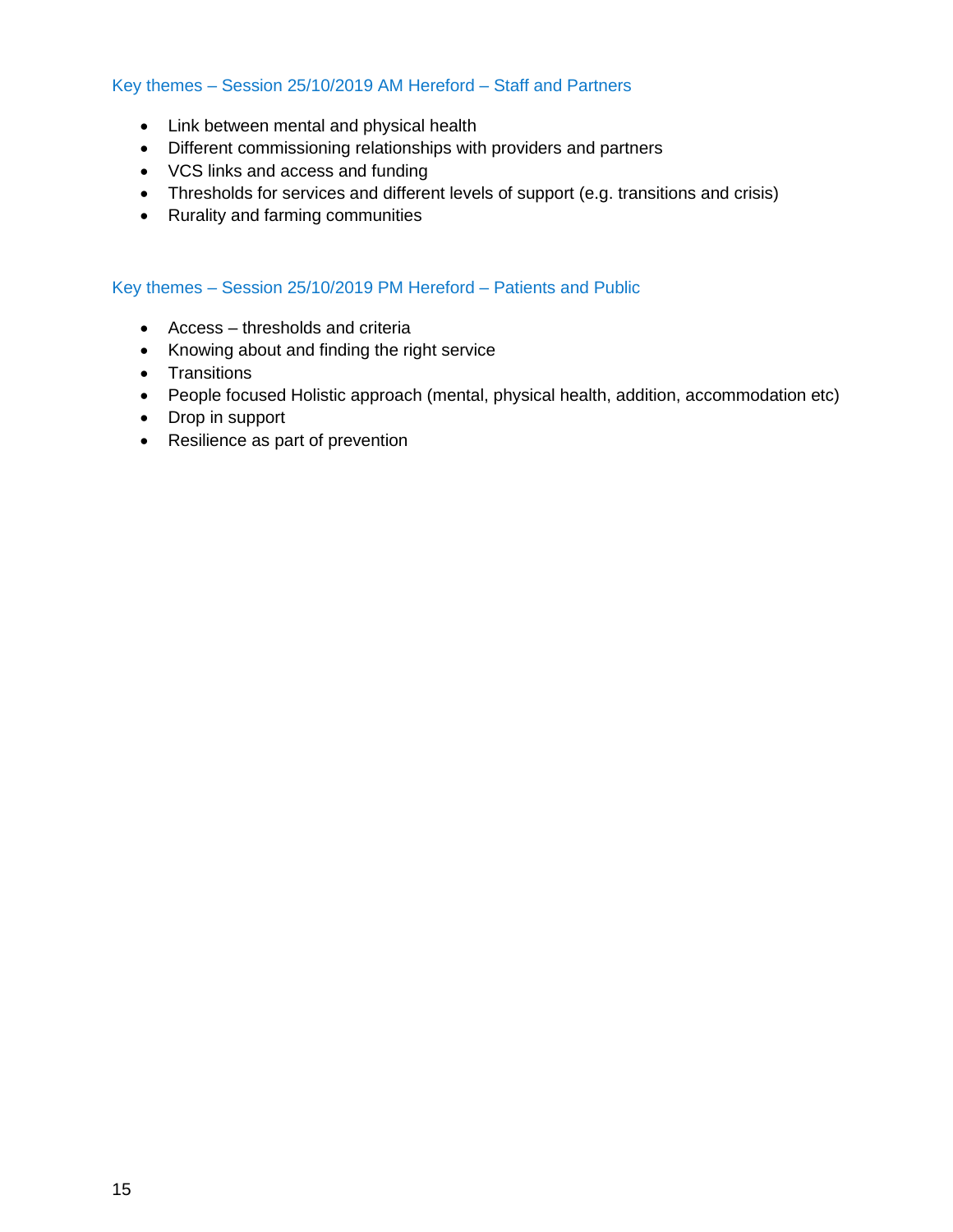## <span id="page-15-0"></span>Recommendations

The Engagement Manager has made the following engagement recommendations:

- 1. **Continued Engagement** Ensure that patients, carers, staff and partners have the opportunity to continually engage on the new STP Mental Health Strategy. Allow for regular sense checking, feedback and the opportunity to give their views.
- 2. **Co-production** Ensure that patients, carers, staff and partners are able to co-produce ideas and solutions. Further co-production sessions should be held to enable people to be involved.
- 3. **Take note and engage deeper on the topics that have arisen**  Many of the themes that have arisen from the feedback are repeated throughout the survey. The Engagement Manager urges the project leads to take these themes into account when establishing the new strategy and recommends that further engagement work is done in order to obtain a greater understanding of the patient / public view and how these can shape a new service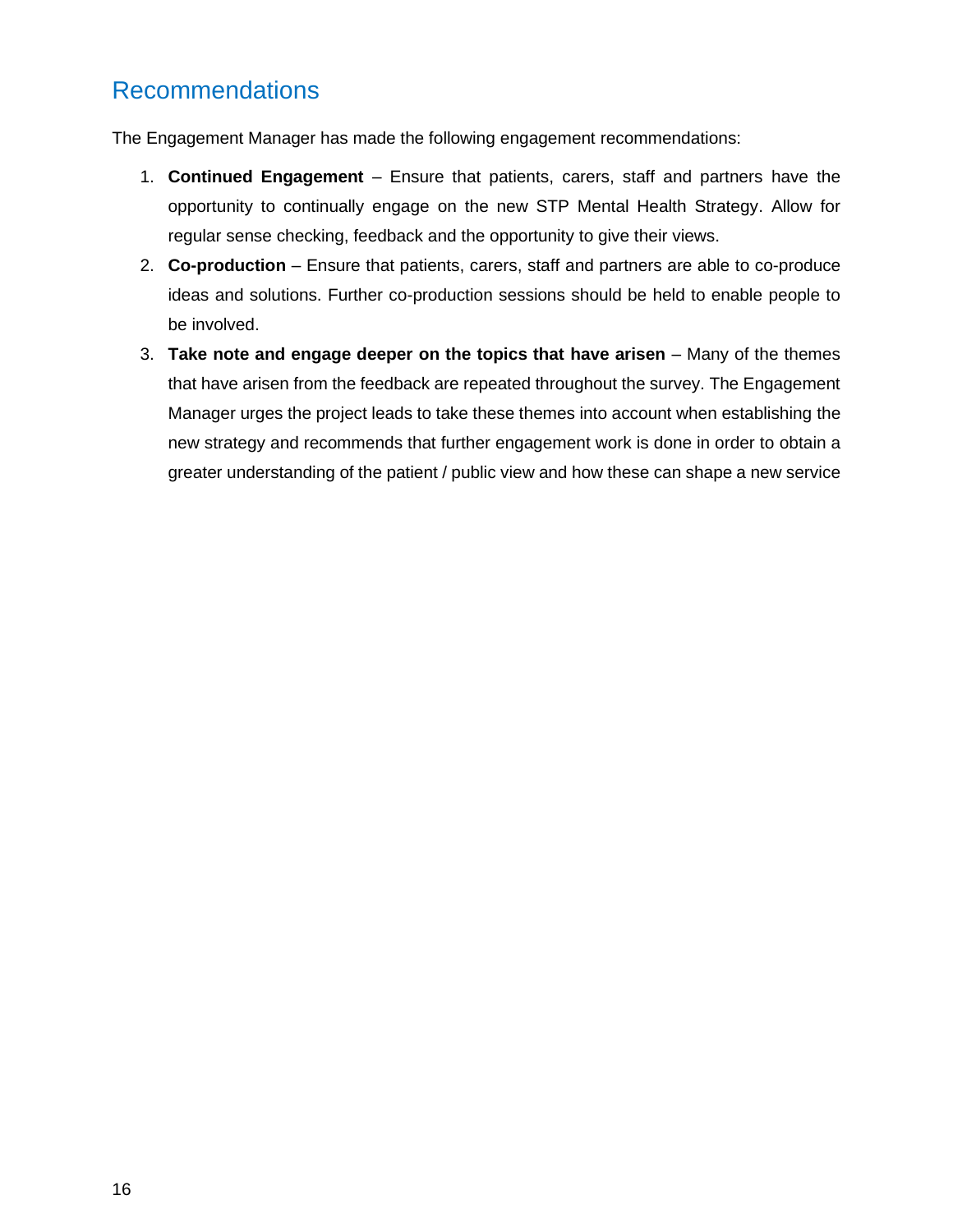# <span id="page-16-0"></span>Appendix

### <span id="page-16-1"></span>Appendix 1 – Survey Distribution List

| <b>Person or Group</b>                           | <b>Information Sent</b>     |
|--------------------------------------------------|-----------------------------|
| Worcestershire Involvement Network               | Survey Link and Information |
| Patient Advisory Group (PAG)                     | Survey Link and Information |
| Worcestershire Patient Participation Group (PPG) | Survey Link and Information |
| <b>Lead Contacts</b>                             |                             |
| <b>Healthwatch Worcestershire</b>                | Survey Link and Information |
| Websites (Redditch and Bromsgrove CCG, Wyre      | Survey Link and Information |
| Forest CCG, South Worcestershire CCG)            |                             |
| Twitter (Redditch and Bromsgrove CCG, Wyre       | Survey Link and Information |
| Forest CCG, South Worcestershire CCG)            |                             |
| STP Comms and Engagement Group members           | Survey Link and Information |
| One Hereford Network                             | Survey Link and Information |
| Herefordshire CCG patient and public newsletter  | Survey Link and Information |
| Herefordshire CCG staff                          | Survey Link and Information |
| Worcestershire CCGs staff                        | Survey Link and Information |
| Public Health, Worcestershire                    | Survey Link and Information |
| Public Health, Herefordshire                     | Survey Link and Information |
| <b>Wye Valley Trust</b>                          | Survey Link and Information |
|                                                  |                             |
| <b>Healthwatch Herefordshire</b>                 | Survey Link and Information |
| Worcestershire Health and Care Trust             | Survey Link and Information |
| <b>2gether Trust</b>                             | Survey Link and Information |

Please note – this this is not exhaustive. In addition, those that have been contacted were encouraged to share the survey with their own groups and networks.

### <span id="page-16-2"></span>Appendix 2 – Survey Questions

- 1. What do you think works well for people with a mental health condition in the area where you live?
- 2. What doesn't work well?
- 3. What do you think the mental health strategy should focus on?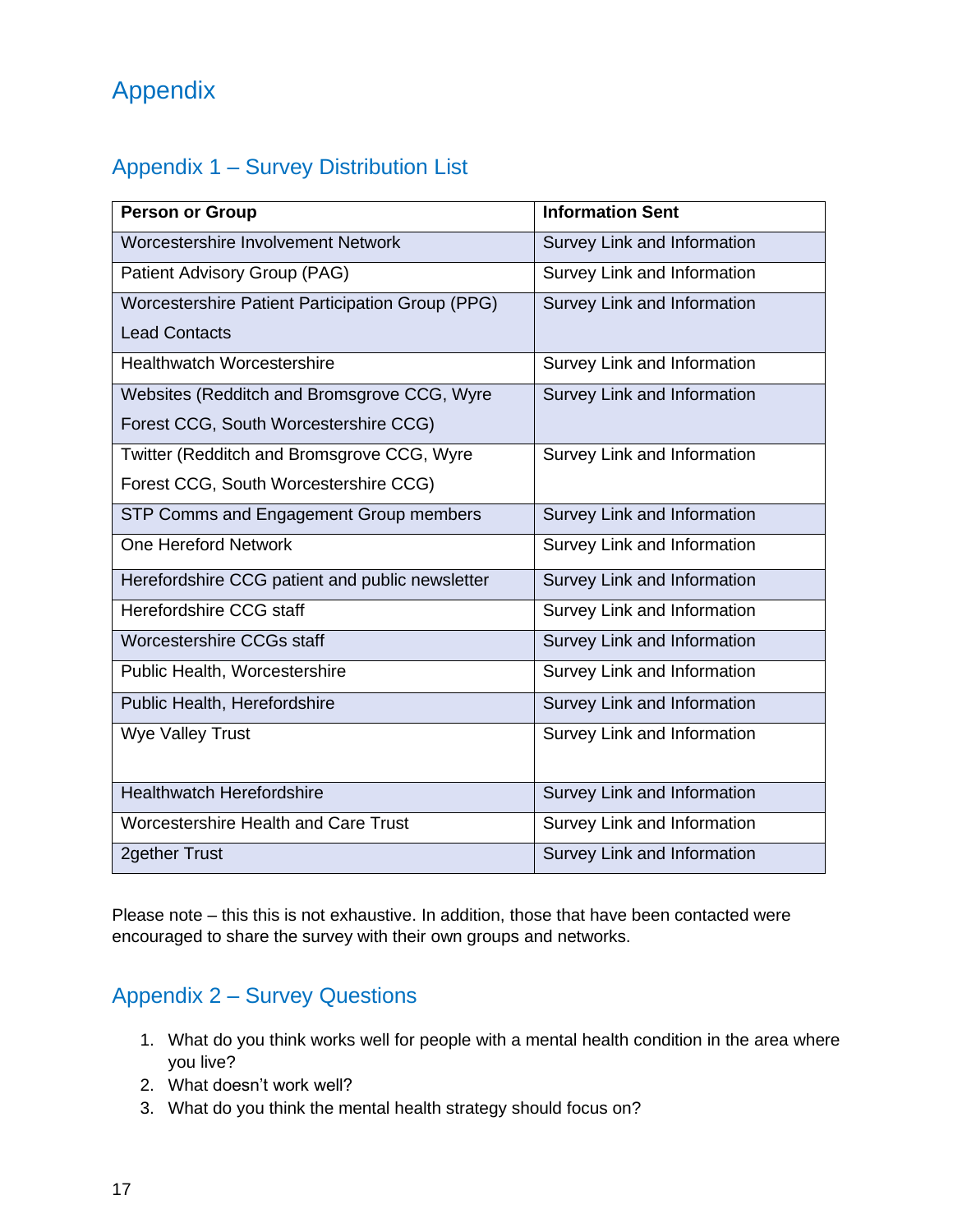## <span id="page-17-0"></span>Appendix 3 – Demographics

First part postcode

| <b>Answers</b>                                          | Count             | Percentage %   |
|---------------------------------------------------------|-------------------|----------------|
|                                                         |                   |                |
| HR1                                                     | $\overline{18}$   | 9.73%          |
| <b>WR11</b>                                             | 11                | 5.95 %         |
| HR4                                                     | $\overline{11}$   | 5.95 %         |
| WR1                                                     | 10                | 5.41 %         |
| HR2                                                     | 10                | 5.41%          |
| WR5                                                     | $\boldsymbol{9}$  | 4.86%          |
| <b>DY10</b>                                             | $\boldsymbol{9}$  | 4.86%          |
| WR3                                                     | 9                 | 4.86%          |
| <b>DY11</b>                                             | 9                 | 4.86%          |
| <b>B97</b>                                              | 8                 | 4.32 %         |
| <b>WR14</b>                                             | $\overline{7}$    | 3.78%          |
| WR9                                                     | $\overline{7}$    | 3.78 %         |
| <b>B61</b>                                              | 6                 | 3.24%          |
| HR6                                                     | 5                 | 2.70 %         |
| W <sub>R4</sub>                                         | 5                 | 2.70 %         |
| WR <sub>2</sub>                                         | 5                 | 2.70%          |
| <b>B98</b>                                              | 5                 | 2.70 %         |
| <b>B60</b>                                              | $\overline{4}$    | 2.16%          |
| DY12                                                    | $\overline{4}$    | 2.16%          |
| DY9                                                     | $\overline{4}$    | 2.16%          |
| DY13                                                    | $\overline{3}$    | 1.62 %         |
| HR9                                                     | 3                 | 1.62 %         |
|                                                         | Answered question | 185            |
| Skipped question (of those who were eligible to answer) |                   | $\overline{7}$ |

The majority (76%) of respondents who completed the survey were from Worcestershire. This figure correlates with the demographics of patient numbers in each county (overleaf).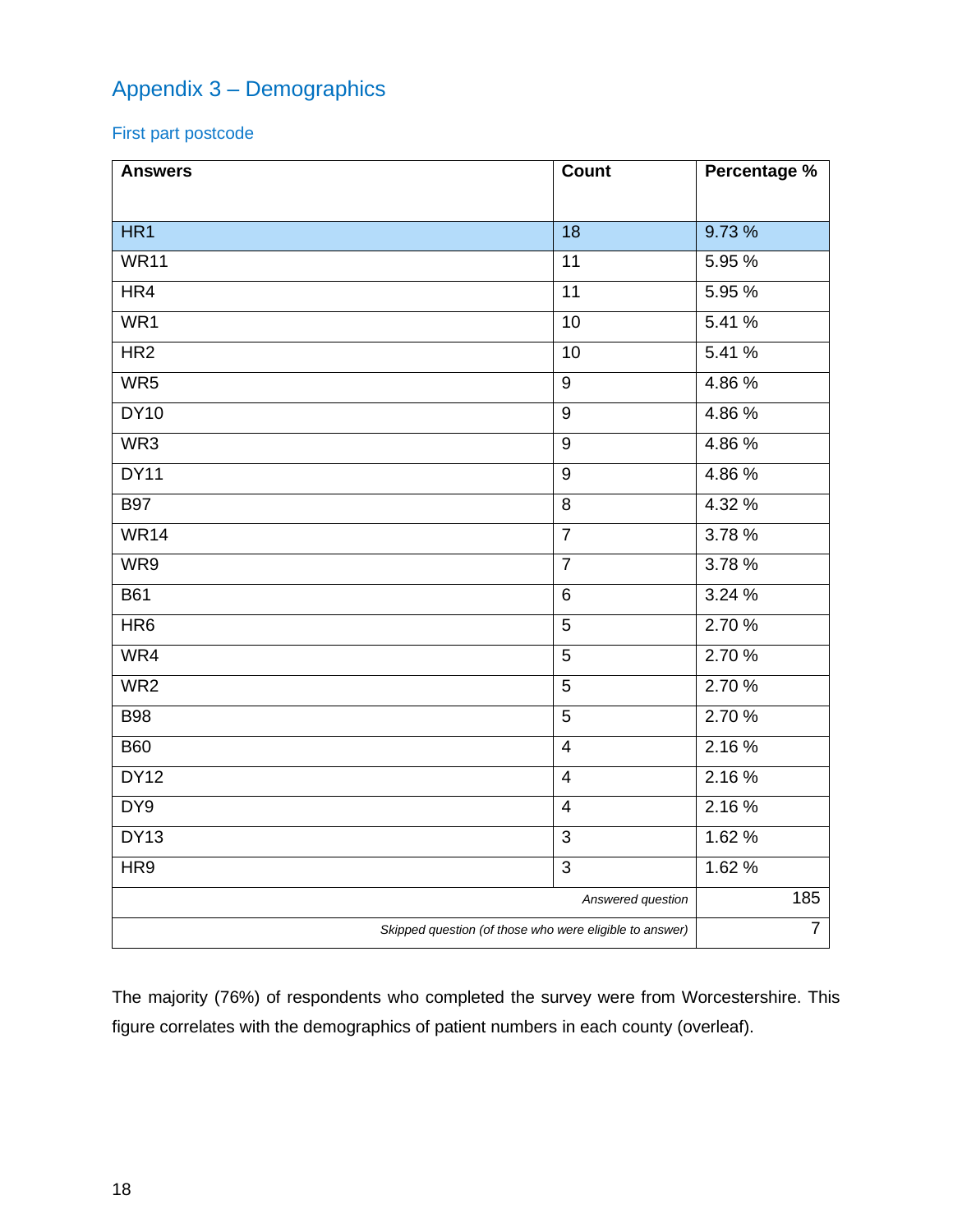| <b>Patients per CCG area</b>           | Count   | Percentage % |
|----------------------------------------|---------|--------------|
| Herefordshire CCG population           | 189,300 | 24.01 %      |
| Redditch and Bromsgrove CCG population | 170,000 | 21.57 %      |
| South Worcestershire CCG population    | 313,000 | 39.71 %      |
| Wyre Forest CCG population             | 116,000 | 14.72 %      |
|                                        | Total   | 779,300      |

Age



| <b>Age Group</b>  | <b>Count</b>   | Percentage % |
|-------------------|----------------|--------------|
| 15 and under      | 0              | 0.00%        |
| $16 - 25$         | 6              | 3.21%        |
| $26 - 35$         | 16             | 8.56%        |
| $36 - 45$         | 30             | 16.04%       |
| $46 - 55$         | 52             | 27.81%       |
| $56 - 65$         | 43             | 22.99%       |
| $66 - 75$         | 27             | 14.44%       |
| $76 - 85$         | 8              | 4.28%        |
| 85 and above      | 1              | 0.53%        |
| Prefer not to say | 4              | 2.14%        |
|                   | Total          | 187          |
|                   | <b>Skipped</b> | 5            |

The highest age group of respondents (52, 27.81%) were those aged between 46 – 55.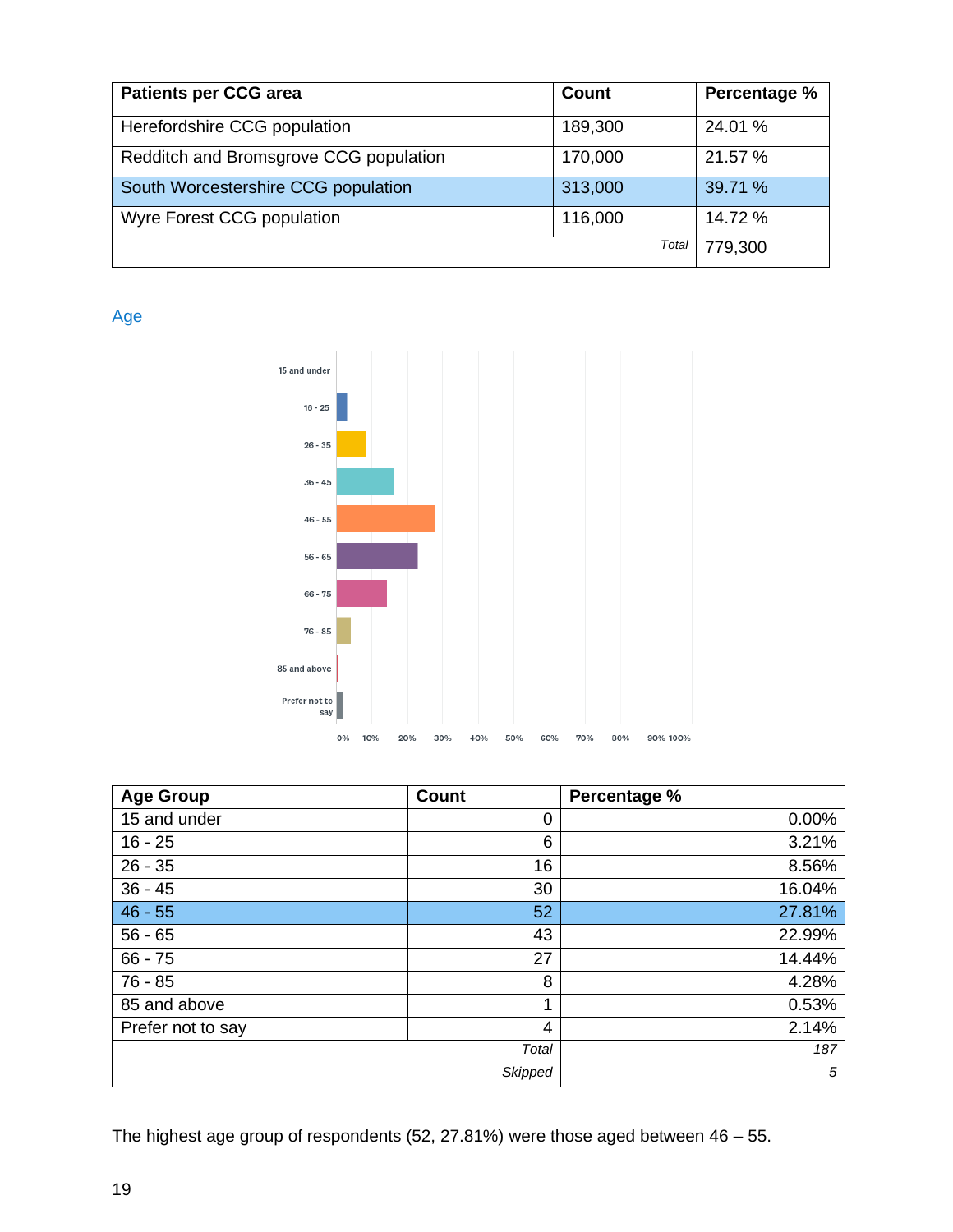Day-to-day activities limited because of a health problem or disability which has lasted, or is expected to last, at least 12 months



| <b>Age Group</b>      | <b>Count</b> | Percentage % |
|-----------------------|--------------|--------------|
| Yes, limited a lot    | 26           | 13.90%       |
| Yes, limited a little | 35           | 18.72%       |
| <b>No</b>             | 117          | 62.57%       |
| Prefer not to say     | 9            | 4.81%        |
| Total                 |              | 187          |
| <b>Skipped</b>        |              | 5            |

The majority of respondents (117, 62.57%) stated that their day-to-day activities were not limited because of a health problem or disability.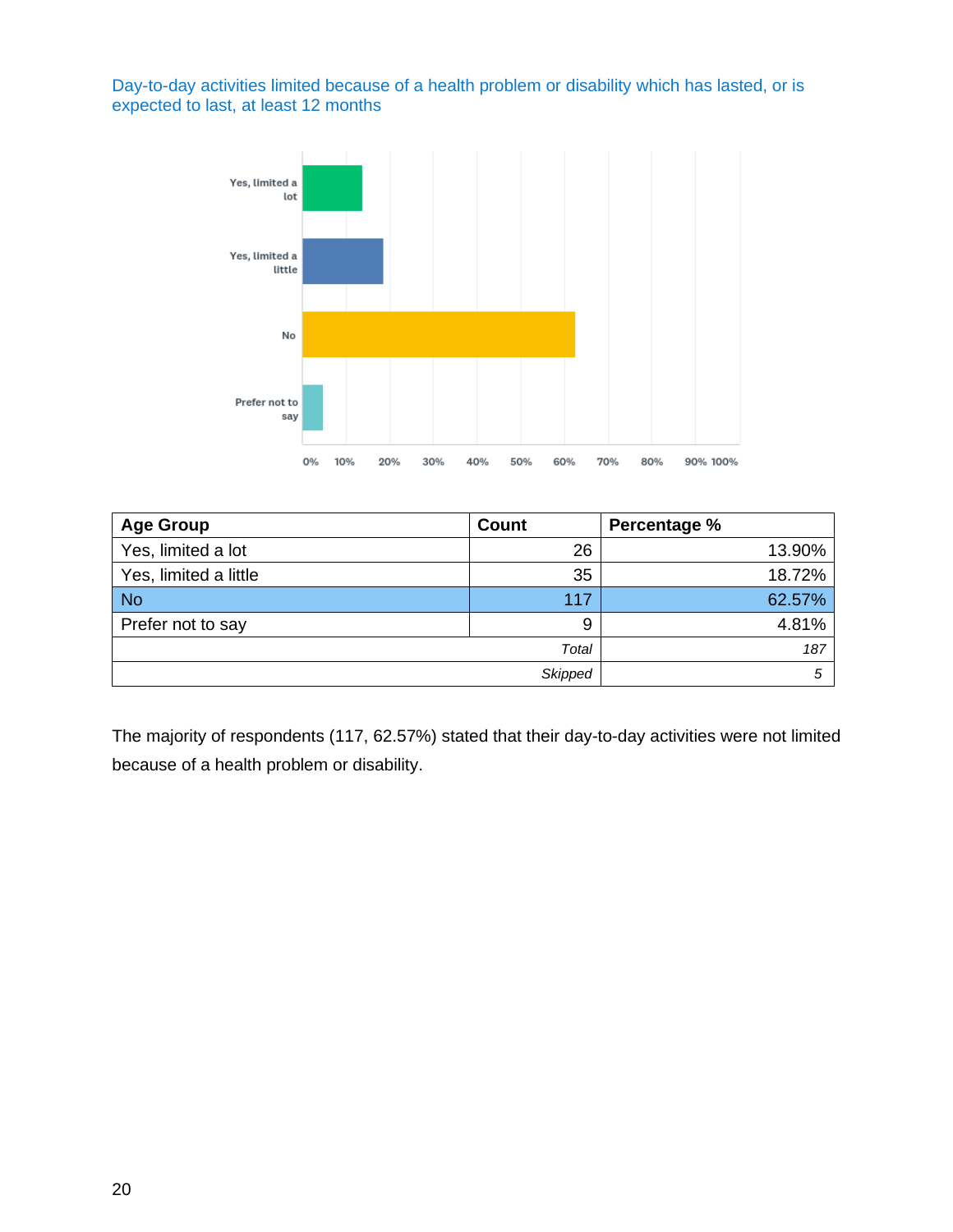#### **Disability**

The Equality Act 2010 states a person has a disability if they have a physical or mental impairment which has a long term (12 month period or longer) or substantial adverse effects on their ability to carry out day to day activities.



| <b>Age Group</b>                                                                             | <b>Count</b>   | Percentage % |
|----------------------------------------------------------------------------------------------|----------------|--------------|
| Physical disability (please describe)                                                        | 25             | 13.44%       |
| Sensory disability e.g. Deaf, hard of hearing, Blind, visually<br>impaired (please describe) | 5              | 2.69%        |
| Mental health need                                                                           | 38             | 20.43%       |
| Learning disability or difficulty                                                            | 2              | 1.08%        |
| Long term illness (please describe)                                                          | 19             | 10.22%       |
| Other, please describe                                                                       | 6              | 3.23%        |
| Prefer not to say                                                                            | 8              | 4.30%        |
| I don't consider myself to have a disability                                                 | 114            | 61.29%       |
|                                                                                              | Total          | 186          |
|                                                                                              | <b>Skipped</b> | 6            |

The majority of respondents (114, 61.29%) did not consider themselves to have a disability. Of those that did report to have a disability, 20.43% (38) stated that they had a mental health need.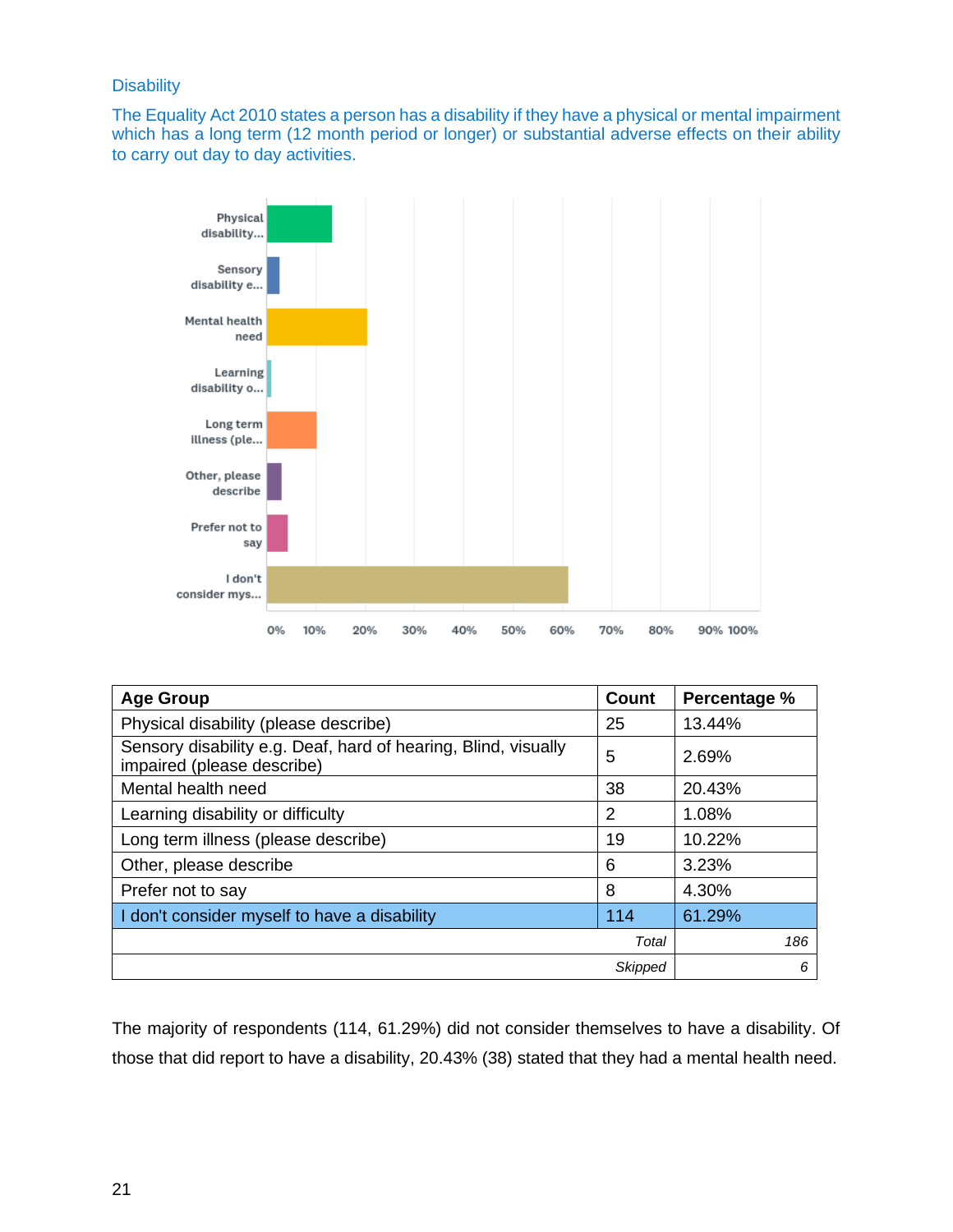#### Gender identity



| <b>Gender Identity</b> | <b>Count</b>   | Percentage % |
|------------------------|----------------|--------------|
| Male                   | 48             | 25.67%       |
| Female                 | 129            | 68.98%       |
| Transgender            |                | 0.53%        |
| Prefer not to say      | 8              | 4.28%        |
| Other (please specify) |                | 0.53%        |
|                        | Total          | 187          |
|                        | <b>Skipped</b> | 5            |

Most respondents (129, 68.98%) advised that they were female.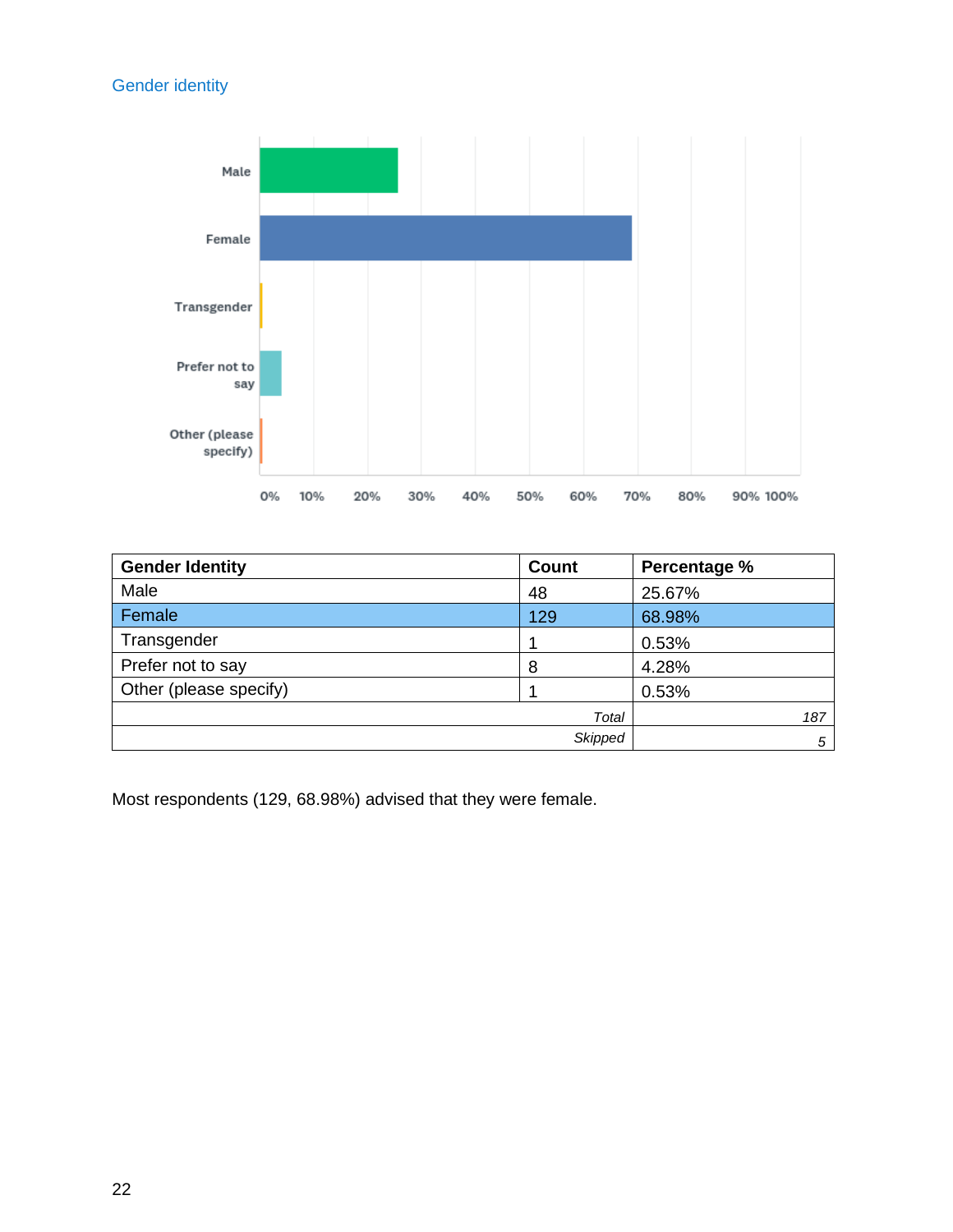#### Pregnant or are the parent of an expectant child



| <b>Answer</b>                  | <b>Count</b> | Percentage % |
|--------------------------------|--------------|--------------|
| Yes - I am pregnant            | U            | 0.00%        |
| Yes - I am an expectant parent |              | 0.00%        |
| <b>No</b>                      | 181          | 96.79%       |
| Prefer not to say              | 6            | 3.21%        |
| Total                          |              | 187          |
| <b>Skipped</b>                 |              | 5            |

None of the respondents (0%) reported to be pregnant or an expectant parent.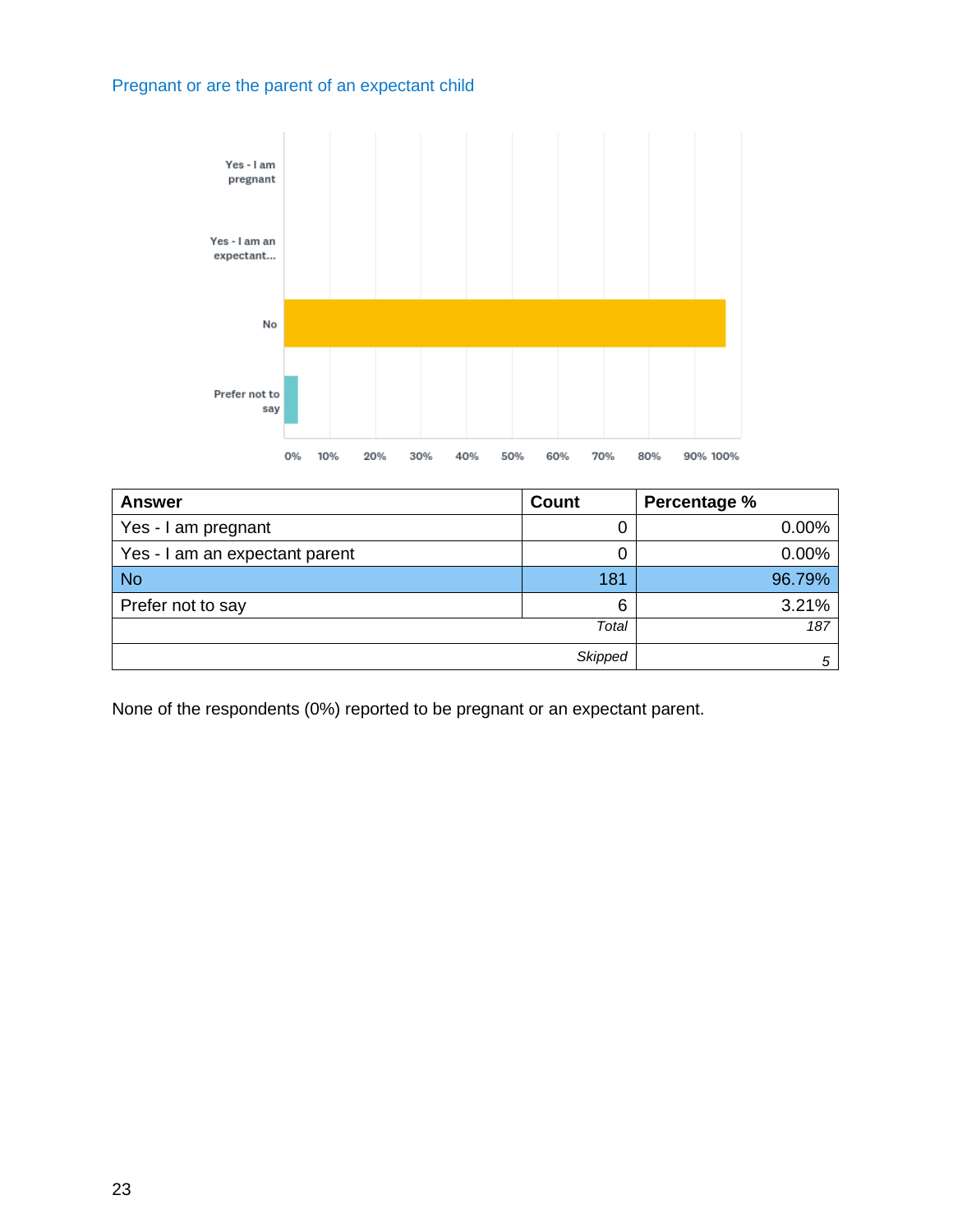Recently given birth or have become a parent to a newborn baby (within the last 26 weeks)

![](_page_23_Figure_1.jpeg)

| <b>Answer</b>                                  | <b>Count</b> | Percentage % |
|------------------------------------------------|--------------|--------------|
| Yes - I have given birth                       |              | 0.53%        |
| Yes - I have become a parent to a newborn baby |              | 0%           |
| No                                             | 180          | 96.26%       |
| Prefer not to say                              | 6            | 3.21%        |
| Total                                          |              | 187          |
| <b>Skipped</b>                                 |              |              |

Most people who completed the survey stated that they had not recent given birth or had become the parent of a newborn baby.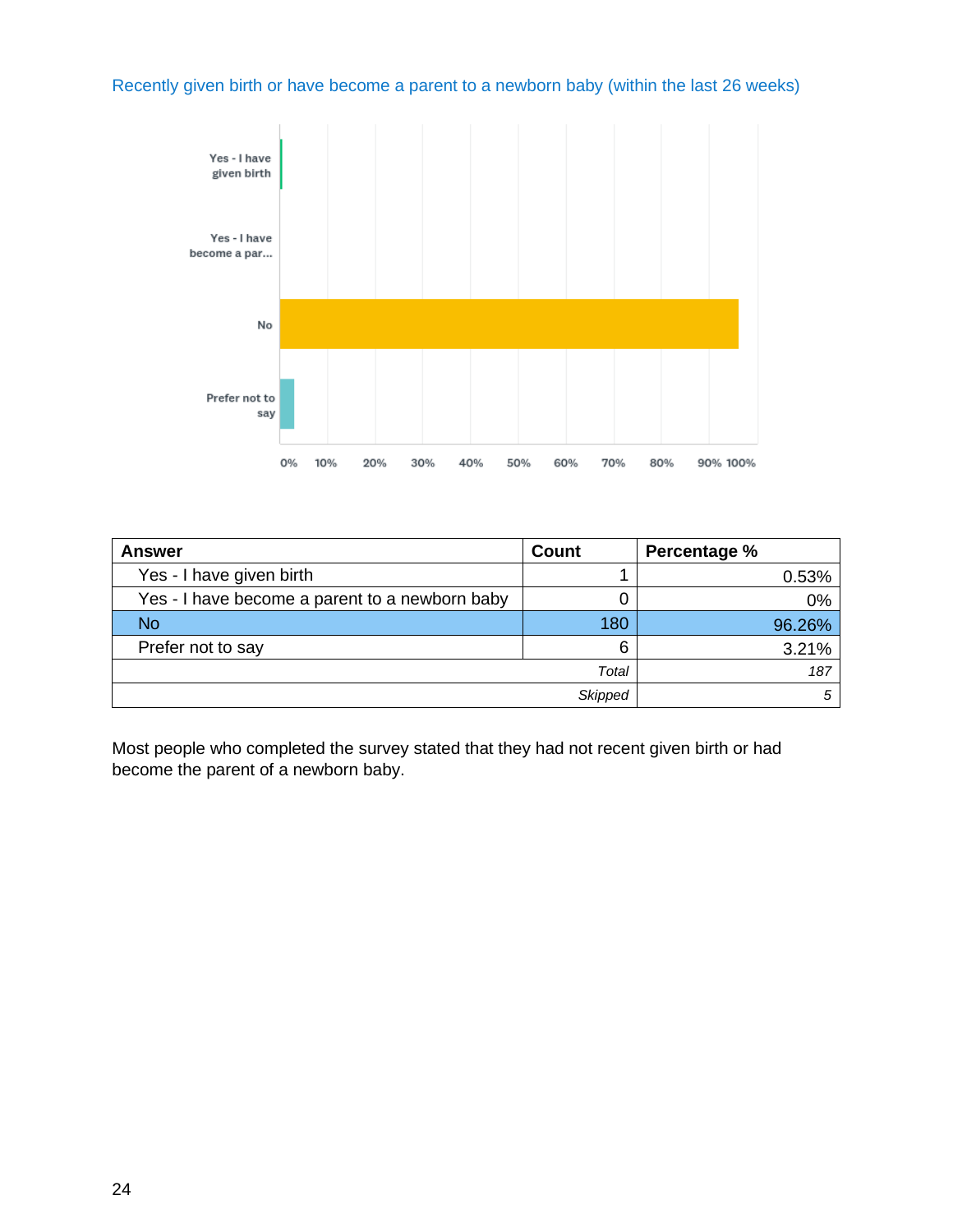#### Sexual orientation

![](_page_24_Figure_1.jpeg)

| Answer                                    | Count          | Percentage % |
|-------------------------------------------|----------------|--------------|
| Heterosexual (people of the opposite sex) | 150            | 80.21%       |
| Lesbian (both female)                     | 3              | 1.60%        |
| Gay (both men)                            |                | 0.53%        |
| Bisexual (people of either sex)           | 6              | 3.21%        |
| Prefer not to say                         | 25             | 13.37%       |
| Other (please specify)                    | 2              | 1.07%        |
|                                           | Total          | 187          |
|                                           | <b>Skipped</b> | 5            |

Most respondents (150, 80.21%) stated that they were heterosexual.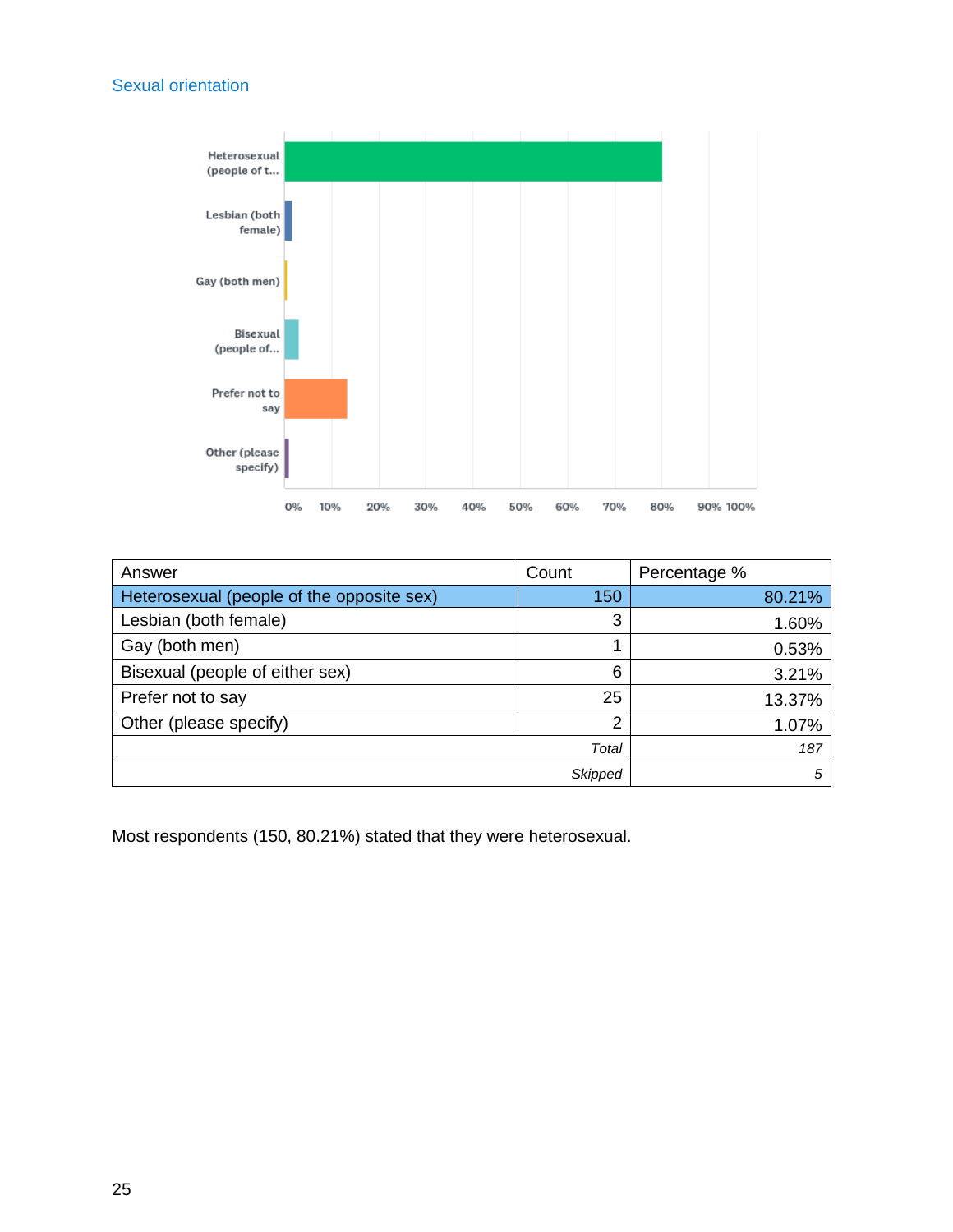#### Serviced in the armed services

![](_page_25_Figure_1.jpeg)

| <b>Answer</b>     | <b>Count</b>   | Percentage % |
|-------------------|----------------|--------------|
| Yes               | 9              | 4.81%        |
| <b>No</b>         | 173            | 92.51%       |
| Prefer not to say | 5              | 2.67%        |
| Total             |                | 187          |
|                   | <b>Skipped</b> | 5            |

Only 4.81% (9) of respondents reported to have served in the armed services.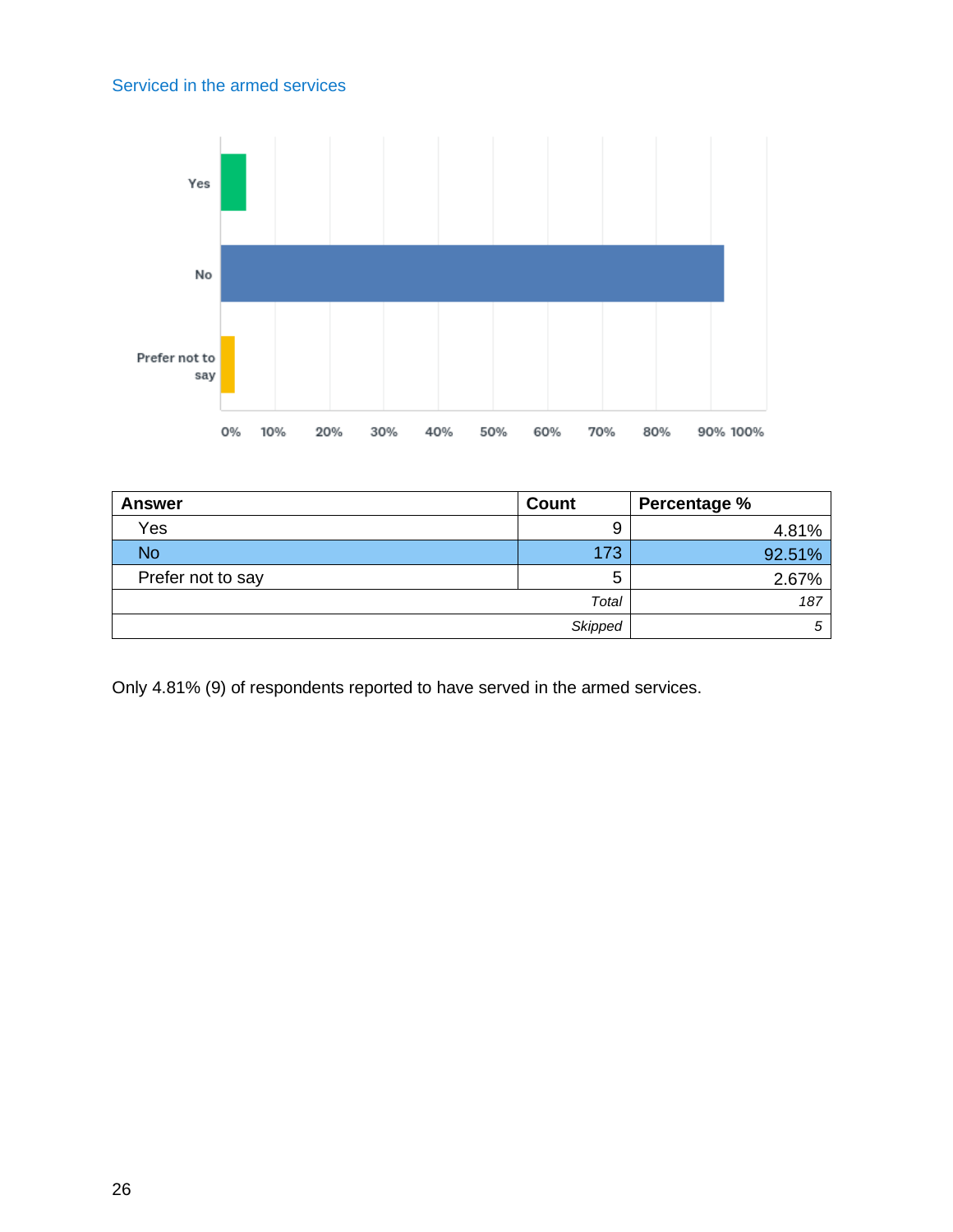#### Carer status

![](_page_26_Figure_1.jpeg)

| Answer                                                   | <b>Count</b> | Percentage % |
|----------------------------------------------------------|--------------|--------------|
| Yes - I care for a young person(s) aged between $0 - 24$ | 39           | 20.86%       |
| Yes - I care for an adult(s) aged between $25 - 49$      | 8            | 4.28%        |
| Yes - I care for an older person(s) aged over 50         | 25           | 13.37%       |
| <b>No</b>                                                | 113          | 60.43%       |
| Prefer not to say                                        | 8            | 4.28%        |
|                                                          | Total        | 187          |
|                                                          | Skipped      | 5            |

The majority (113, 360.43%) of respondents stated that they did not care for anyone.